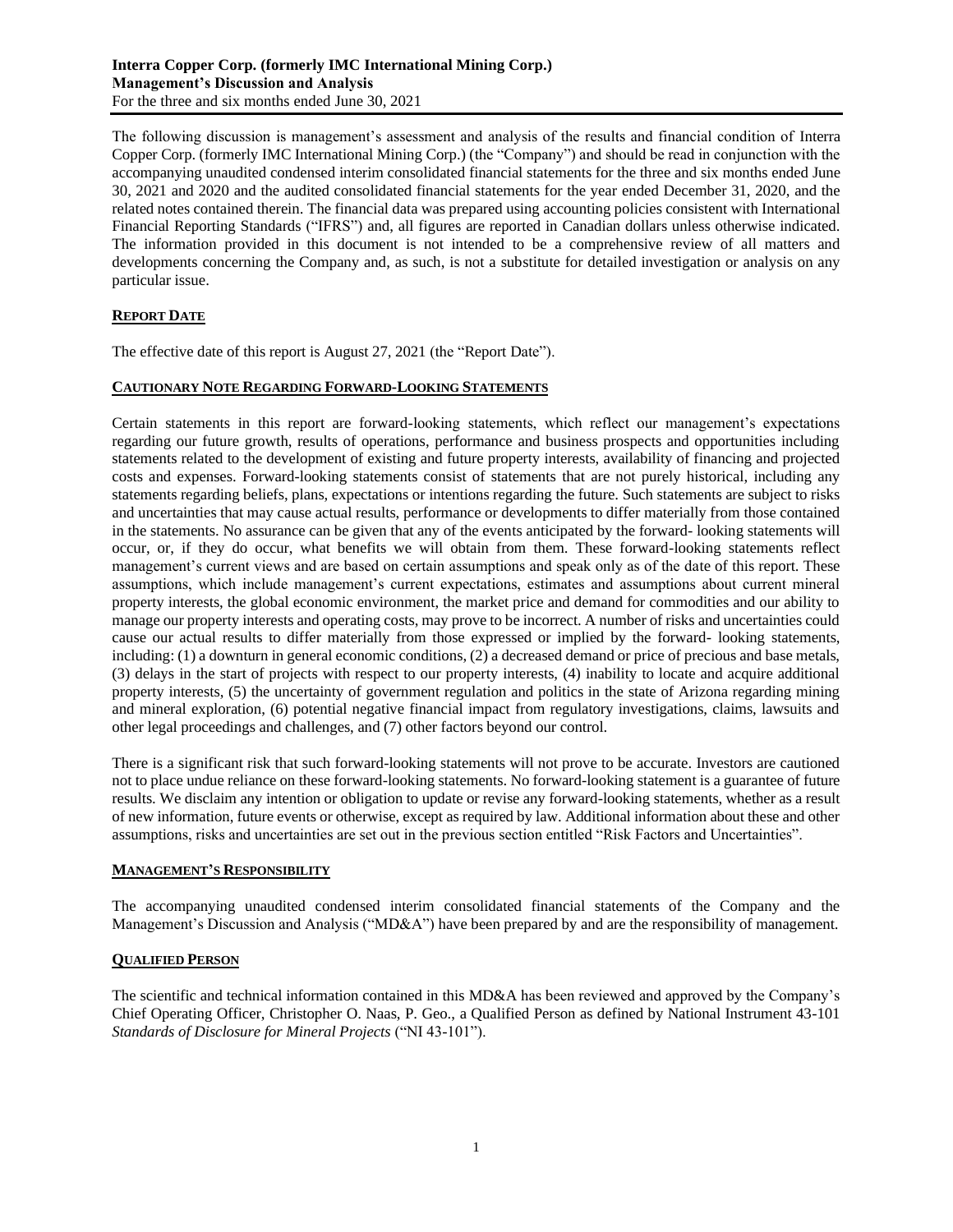# **INTERNAL CONTROLS**

Chief Executive Officers and Chief Financial Officers of Canadian public companies, excluding venture issuers, are required to certify on the design and the effectiveness of their company's disclosure controls and procedures and internal control over financial reporting.

# **DESCRIPTION OF BUSINESS**

The Company was incorporated in the Province of British Columbia on August 30, 2018, under the Business Corporations Act (British Columbia) with the name IMC International Mining Corp. for the purposes of a plan of arrangement with Chemesis International Inc. ("Chemesis"), a publicly traded company. The Company subsequently changed its name on May 31, 2021, from IMC International Mining Corp. to Interra Copper Corp. The Company's registered office is located at 2200 HSBC Building, 885 West Georgia Street, Vancouver, British Columbia V6C 3E8. On September 23, 2019, the common shares of the Company were approved for listing on the Canadian Securities Exchange (the "CSE") and commenced trading on September 24, 2019, under the symbol "IMCX". On March 3, 2020, the common shares of the Company were listed on the Frankfurt Stock Exchange under the symbol "3MX". On February 26, 2021, the common shares of the Company were quoted on the OTCQB Marketplace under the symbol "IMIMF" in the United States.

The Company is a junior mineral exploration company engaged in the acquisition, exploration and evaluation of natural resource properties in British Columbia, Canada, and in Arizona, United States.

The Company has focused on its acquisition of interests in the Arizona, United States, through its wholly-owned subsidiary, Canadian Mining of Arizona Inc. ("CMAI"), which was incorporated on April 17, 2007. The Company acquired all of the issued and outstanding shares of CMAI and all of its assets as part of the plan of arrangement with Chemesis completed February 1, 2019 (the "Arrangement"). Under the terms of the Arrangement, the Company issued 6,493,242 common shares to Chemesis in exchange for Chemesis' 100% interest in CMAI.

The Company has focused on its acquisition of interests in the British Columbia, Canada, through its wholly-owned subsidiary, Thane Minerals Inc. ("Thane"), which was incorporated on February 1, 2012. The Company acquired all of the issued and outstanding shares of Thane and all of its assets from the former shareholders of Thane on March 31, 2020. As consideration for the acquisition of 100% of the issued and outstanding Thane common shares, the Company agreed to issue to the then shareholders of Thane (the "Vendors") an aggregate of \$2,500,000 of common shares in the capital of the Company at a fair market value of \$0.475 per common share, representing 5,263,158 common shares, escrowed and released over a 36-month period. A total of 200,000 common shares were also issued at a fair market value of \$0.475 to a finder as compensation in connection with the transaction. In addition to the foregoing, if through additional exploration programs, a resource calculation of at least 800,000,000 lbs of copper-equivalent is determined by a NI 43-101 compliant resource estimate to be indicated within the Cathedral Area, then the Company will issue an additional aggregate of \$2,000,000 worth of common shares (or cash in lieu) to the Vendors.

The Company currently has two mineral exploration properties, the Bullard Pass Property located in Arizona, United States, held through CMAI and the Thane Property located in north-central British Columbia held through Thane, the details of which are set out below. The Company's principal objective is to explore and develop its properties and to identify other properties worthy of investment and exploration.

The Company has not yet determined whether its property interests contain reserves that are economically recoverable. The recoverability of amounts shown for resource properties and related deferred exploration expenditures are dependent upon the discovery of economically recoverable reserves, confirmation of the Company's interest in the underlying mineral claims, the ability of the Company to obtain necessary financing to complete the development of the resource property and upon future profitable production or proceeds from the disposition thereof.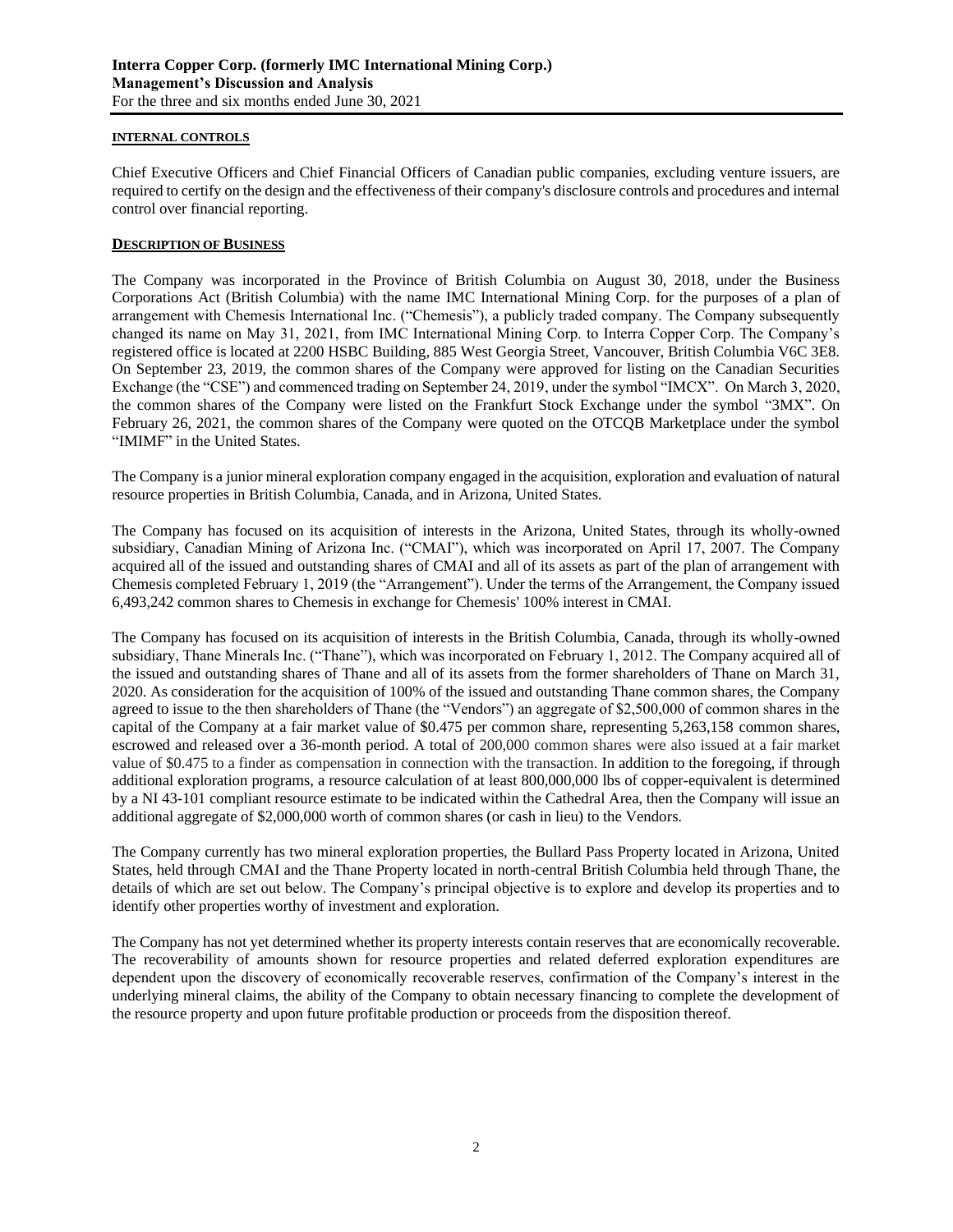The continuing operations of the Company are dependent upon its ability to develop a viable business and to attain profitable operations and generate funds therefrom. This indicates the existence of a material uncertainty that may cast significant doubt about the Company's ability to continue as a going concern. Management intends to finance operating costs by the issuance of common shares. If the Company is unable to continue as a going concern, the net realizable value of its assets may be materially less than the amounts on its statement of financial position.

# **HIGHLIGHTS**

# **Highlights subsequent to June 30, 2021**

- On August 11, 2021, Dave McMillan resigned as Interim Chief Executive Officer and Interim President of the Company and Jason Nickel, P. Eng., was appointed Chief Executive Officer of the Company. Mr. Nickel holds a degree in Applied Science in Mine Engineering from the University of British Columbia and a post graduate diploma in Business Administration from Simon Fraser University. Mr. Nickel brings 25 years of experience in Mine Operations, Engineering, Project Development and resource company management to the Company along with a decade of corporate and junior resource markets focus.
- On July 28, 2021, Gordon Neal was appointed a director of the Company. Mr. Neal is President of Neal & Company Consultants and has provided more than 30 years of capital markets and corporate governance advisory services to public and private companies.
- On July 6, 2021, Oliver Foeste was appointed Chief Financial Officer of the Company, filling the vacancy created by the resignation of Jamie Lewin as Chief Financial Officer.
- On July 6, 2021 and July 28, 2021, an aggregate of 2,400,000 stock options were granted to directors and officers of the Company. These stock options have an exercise price of \$0.22, a five-year life, and vest over a period of 18 months with 25% vested upon the date of grant and 25% vest every six months thereafter until fully vested.

# **Highlights during the six months ended June 30, 2021**

- During May 2021, the Company changed its name to Interra Copper Corp. and announced a new marketing effort, including a new website, rebranding and the planned development of an advanced online footprint. The Company's trading symbols will remain unchanged.
- On May 28, 2021, the Company closed the third and final tranche of a non-brokered private placement financing comprising 166,667 Units at \$0.15 per Unit for gross proceeds of \$25,000.
- On May 25, 2021, the Company engaged CME Consultants Inc. to manage and supervise the 2021 exploration program for the Thane property with projected costs of \$2,400,000, as agreed to the 2021 budget.
- On May 19, 2021, the Company closed the second tranche of the non-brokered private placement financing comprising 2,386,870 flow-through units ("FT Unit") at a price of \$0.20 per FT Unit and 5,176,366 standard equity units ("Units") at \$0.15 per Unit for total gross proceeds of \$1,253,829. Each FT Unit consists of one common share that qualifies as a 'flow-through share' for the purposes of the Income Tax Act (Canada) and one non-flow-through common share purchase warrant exercisable at \$0.30 for 24 months from the date of issuance into a common share. Each Unit consists of one common share and one common share purchase warrant exercisable at \$0.30 for 24 months from the date of issuance into a common share.
- On May 19, 2021, the Company contracted Investing News Network, Stockhouse Publishing Ltd. and Cana Com Group to assist with its marketing program.
- On May 10, 2021, Faizaan Lalani resigned as a director of the Company and David McAdam and Jason Nickel were appointed directors of the Company.
- On April 18, 2021, a total of 1,500,000 common share purchase warrants expired unexercised.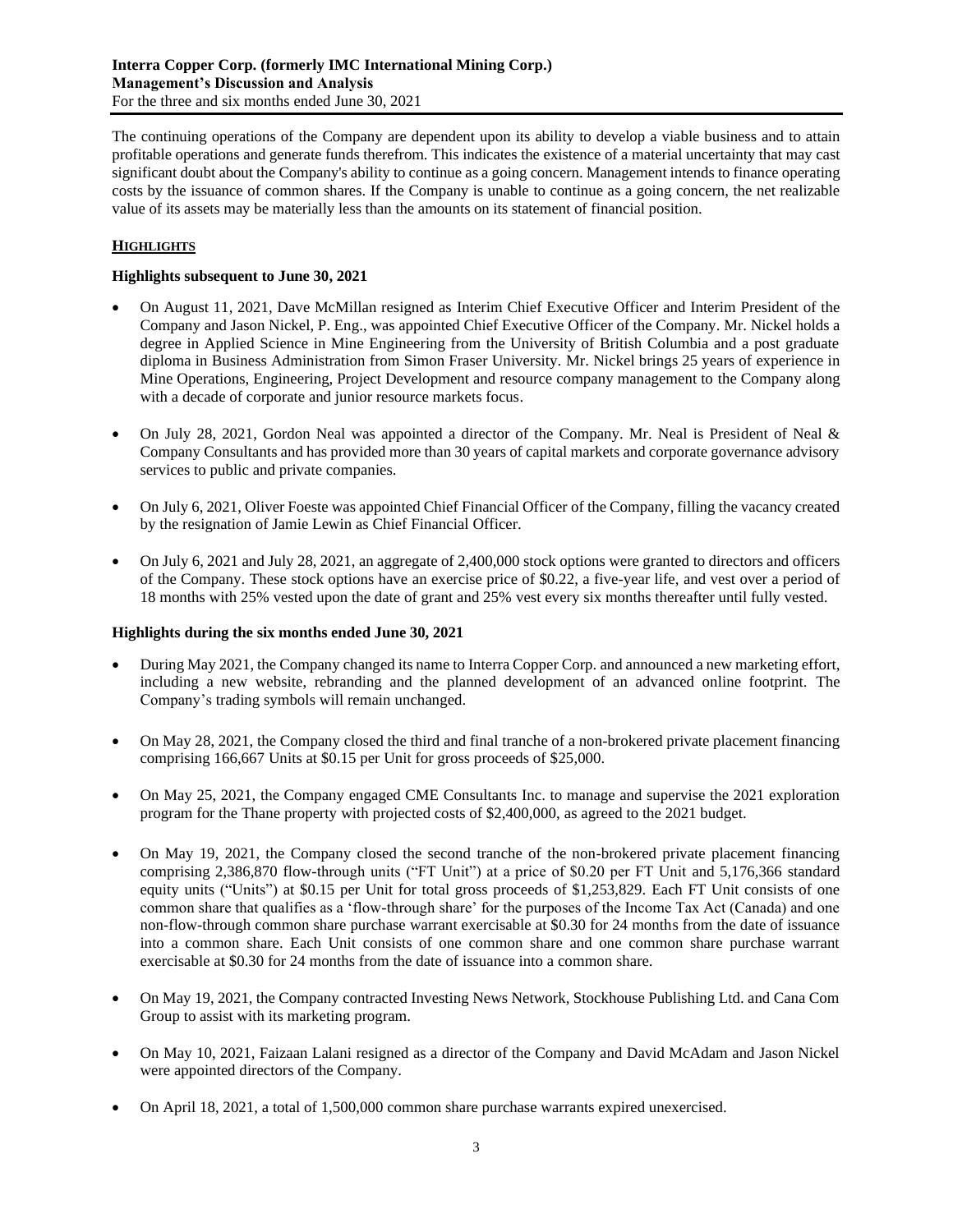- On April 16, 2021, the Company closed the first tranche of a non-brokered private placement financing comprising 6,486,870 FT Units at a price of \$0.20 per FT Unit, and 835,000 Units at \$0.15 per Unit for total gross proceeds of \$1,422,624.
- On March 1, 2021, an aggregate of 400,000 stock options were granted to a consultant at an exercise price of \$0.25. These stock options bear a three-year term (expiring March 1, 2024) and vest over a period of 18 months with 25% vested upon the date of grant and 25% every six months thereafter until fully vested.
- On March 1, 2021, the Company announced that its common shares were upgraded to the OTCQB Marketplace in the United States, where the common shares are quoted under the symbol "IMIMF"
- On February 23, 2021, the Company announced it has commenced start up procedures for its upcoming 2021 work program at its Thane Property. See *"Exploration Activity – Thane Property – North-Central British Columbia."*
- On February 1, 2021, the Company entered into a non-binding letter to intent to acquire a 100% interest in the Chuck Creek Property held by two directors of the Company. It is contemplated the Company acquire the Chuck Creek Property for a purchase price of \$50,000 and a 1% net smelter return royalty. The proposed acquisition is subject to due diligence, negotiation of a definitive agreement and satisfaction or waiver of other conditions.
- On January 19, 2021, and January 27, 2021, the Company reported initial and additional results, respectively, from its 2020 exploration program undertaken at its Thane Property. See *"Exploration Activity – Thane Property – North-Central British Columbia."*
- On January 13, 2021, the Company announced it had engaged Freeform Communications Inc. to provide investor relations and on-line marketing services. In connection with the engagement, Freeform Communications Inc. was granted an aggregate of 250,000 stock options at an exercise price of \$0.25. These stock options bear a two-year term (expiring January 13, 2023) and vest over a period of 18 months with 25% vested upon the date of grant and 25% every six months thereafter until fully vested.
- On January 5, 2021, an aggregate of 2,100,000 stock options were granted. 600,000 went to Christopher Naas, COO and Director and the balance, 1,500,000 were to consultants at an exercise price of \$0.25. These stock options bear a five-year term (expiring January 5, 2026) and vest over a period of 18 months with 25% vested upon the date of grant and 25% every six months thereafter until fully vested.

# **Highlights during the year ended December 31, 2020**

- On December 17, 2020, the Company announced the appointment of Chris Naas, a qualified person as defined by NI 43-101, as a director and Chief Operating Officer of the Company.
- On November 9, 2020, an aggregate of 1,000,000 stock options were granted at an exercise price of \$0.19. These stock options bear a five-year term (expiring November 9, 2025) and vest over a period of 18 months with 25% vested upon the date of grant and 25% every six months thereafter until fully vested.
- On November 9, 2020, Dave McMillan was appointed Interim Chief Executive Officer, filling the vacancy created by the resignation of Brian Thurston as Chief Executive Officer.
- On September 22, 2020, Dave McMillan, rejoining the Company after having previously served as a director from August 2018 to December 2019, was appointed a director of the Company and Interim President.
- On September 9, 2020, the Company provided an overview of its completed 2020 summer exploration program on its Thane Property. See *"Exploration Activity – Thane Property – North-Central British Columbia."*
- On August 10, 2020, Andreas Graetz resigned as a director of the Company.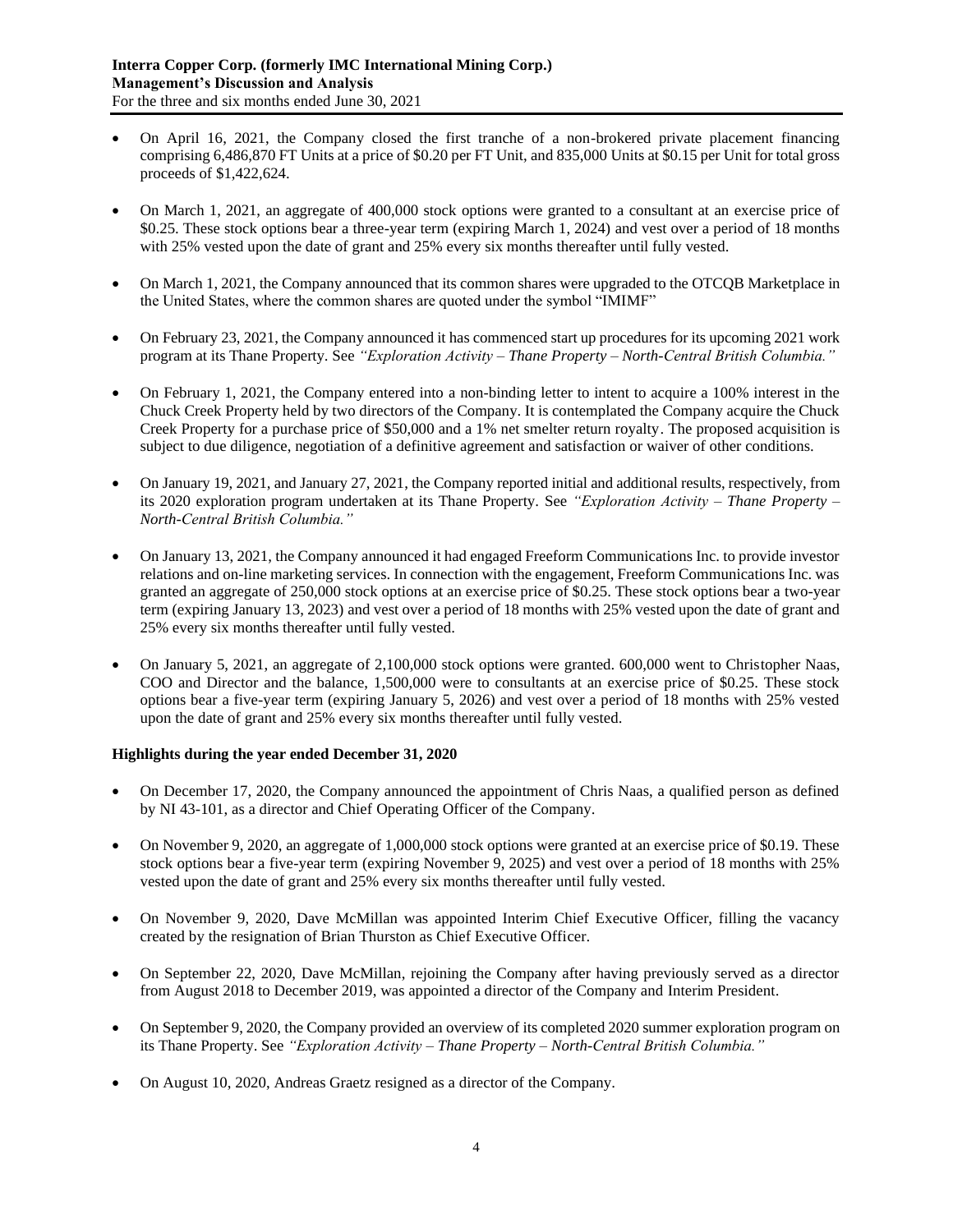- On July 27, 2020, the Company announced it had completed a non-brokered flow-through private placement offering issuing an aggregate of 3,333,334 flow-through units of the Company ("2020 FT Units") at a price of \$0.30 per 2020 FT Unit for gross proceeds of \$1,000,000. Each 2020 FT Unit consisted of one common share that qualifies as a "flow-through share" for the purposes of the Income Tax Act (Canada) and one-half of one common share purchase warrant (each whole common share purchase warrant, a "Warrant"). Each Warrant entitles the holder to purchase one additional common share at a price of \$0.40 at any time prior to the date that is twenty-four (24) months following the date of issuance.
- On July 10, 2020, the Company announced it had begun mobilizing crews to begin fieldwork on its Thane Property. See *"Exploration Activity – Thane Property – North-Central British Columbia."*
- On July 3, 2020, an aggregate of 4,150,000 options were granted to officers and directors of the Company at an exercise price of \$0.30. These stock options bear a five-year term (expiring July 3, 2025) and vest over a period of 18 months with 25% vested upon the date of grant and 25% every six months thereafter until fully vested.
- On June 18, 2020, the Company held its Annual and Special Meeting of Shareholders in Vancouver, British Columbia, at which Greg Hawkins, Brian Thurston, and Faizaan Lalani (incumbent directors of the Company) were elected to the board of directors (the "Board"), as well as new directors, Andreas Graetz and Samir Patel. Subsequent to the shareholders' meeting, the Board re-appointed Brian Thurston as Chief Executive Officer, and appointed Jamie Lewin as Chief Financial Officer and Janet Francis as Corporate Secretary to form the management team of the Company.
- On June 15, 2020, the Company announced it had received an amendment to its previously filed Mineral Exploration Permit for its Thane Property located in north-central British Columbia. The amendment allows the Company to drill up to 40 holes within the Cathedral Area.
- On June 4, 2020, the Company released results from its continuing compilation of date from historical work on the CJL, Mat, and Lake Area of the Thane Property. See *"Exploration Activity – Thane Property – North-Central British Columbia."*
- On May 26, 2020, the Company released results from its continuing compilation of date from historical work on the Gail and Cirque Areas of the Thane Property. See *"Exploration Activity – Thane Property – North-Central British Columbia."*
- On May 19, 2020, the Company released results from its continuing compilation of data from historical work on the Cathedral Area on its Thane Property. See *"Exploration Activity – Thane Property – North-Central British Columbia."*
- On May 13, 2020, the Company closed b rokered private placement offerings of units and flow-through common shares as led by Gravitas Securities Inc. for total gross proceeds of \$1,768,720. The private placement offerings consisted of:
	- (a) 3,143,166 units, whereby each unit consisted of one common share and one common share purchase warrant of the Company exercisable at \$0.60 for a period of two years from the date of issuance at a price of \$0.48 per unit for gross proceeds of \$1,508,720; and
	- (b) 400,000 common shares issued on a flow-through basis at a price of \$0.65 per flow-through common share for gross proceeds of \$260,000; and
	- (c) In addition to cash finders' fees paid, the Company issued an aggregate of 177,158 common shares, 157,158 common share purchase warrants exercisable at a price of \$0.60 into a common share for two years, 251,453 unit warrants exercisable into a unit at a price of \$0.48 into a unit (one common share and one common share purchase warrant exercisable at \$0.60 into a common share for two years) and 32,000 common share purchase warrants exercisable at \$0.70 for two years were issued as compensation.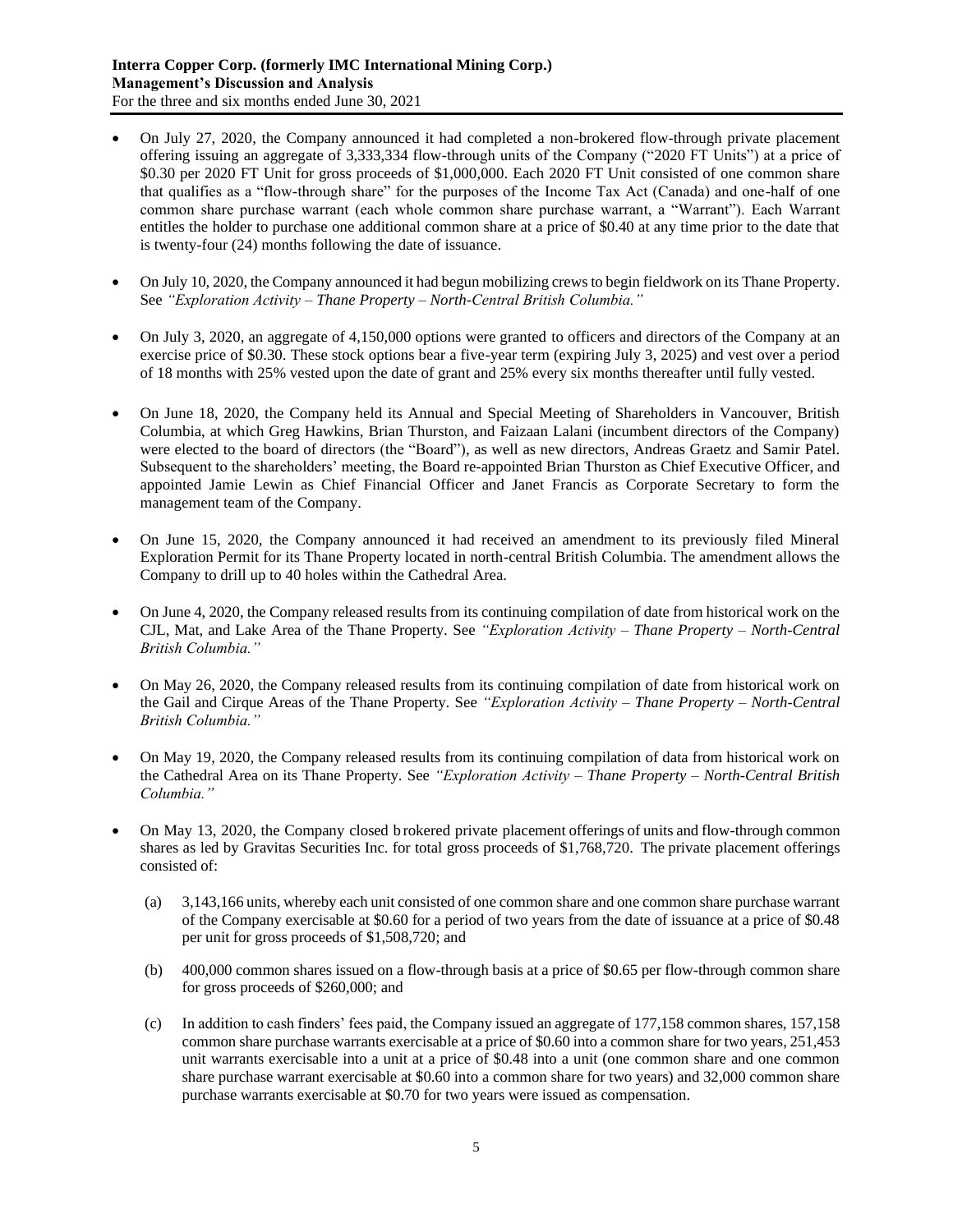- On May 6, 2020, the Company provided an update on the previously announced analytical geochemical work program on the Thane Property. See *"Exploration Activity – Thane Property – North-Central British Columbia."*
- On April 16, 2020, the Company entered into a draw-down equity financing facility agreement (the "Investment Agreement") of up to \$8,000,000 with Alumina Partners, LLC ("Alumina") for the purpose of enabling the Company to continue its growth strategy through exploration and acquisition. The Investment Agreement provides for the purchase of up to \$8,000,000 units of the Company units, whereby each unit shall consist of one common share and one common share purchase warrant, at discounts ranging between 15% to 25% of the market price of the common shares. Drawing from the facility throughout its 25-month term shall be at the mutual consent of the Company and Alumina. The exercise price of any common share purchase warrants issued will be at a 50% premium over the market price of the common shares with a 60-month term from the date of issuance. No upfront fees or interest associated with the use of the draw down facility are applicable. As of March 31, 2021, the drawdown facility has not been accessed.
- On April 15, 2020, the Company announced the appointment of Jeffrey Reeder, P. Geo., to its Advisory Board.
- On April 6, 2020, the Company announced it had engaged CME Consultants Inc. to conduct exploration and prospecting, specifically an analytical geochemical program, on the Thane Property, including the Cathedral Area.
- On March 31, 2020, Greg Hawkins was appointed to the Board as its Chairman.
- On March 31, 2020, the Company completed its acquisition of Thane. As consideration for the acquisition of 100% of the issued and outstanding Thane common shares, the Company issued to the then shareholders of Thane (the "Vendors") an aggregate of \$2,500,000 of common shares in the capital of the Company at a fair market value of \$0.475 per common share, representing 5,263,158 common shares, escrowed and released over a 36-month period. A total of 200,000 common shares were also issued at a fair market value of \$0.475 to a finder as compensation in connection with the transaction. In addition to the foregoing, if through additional exploration programs, a resource calculation of at least 800,000,000 lbs of copper-equivalent is determined by a NI 43-101 compliant resource estimate to be indicated within the Cathedral Area, then the Company will issue an additional aggregate of \$2,000,000 worth of common shares (or cash in lieu) to the Vendors.
- On March 3, 2020, the Company announced the listing of its common shares on the Frankfurt Stock Exchange under the symbol "3MX".
- On February 24, 2020, the Company announced the appointment of David Charlton as Chief Financial Officer of the Company.
- On February 21, 2020, the Company completed a non-brokered private placement offering of 3,110,000 units at a price of \$0.25 per unit for gross proceeds of \$777,500. Each unit consisted of one common share in the capital of the Company and one common share purchase warrant exercisable to acquire one additional common share for two years at a price of \$0.40 per common share.
- On February 13, 2020, the Company announced it had entered into a letter of intent to acquire 100% of Thane, which holds a 100% interest in the Thane Property, including the Cathedral Area (as described herein), in northcentral British Columbia.
- On January 24, 2020, the Company announced Faizaan Lalani had joined its Board.
- On January 2, 2020, the Company split its issued and outstanding common shares on a 2:1 basis, pursuant to which each shareholder of record, as at the close of business on such date received one additional share for each share held.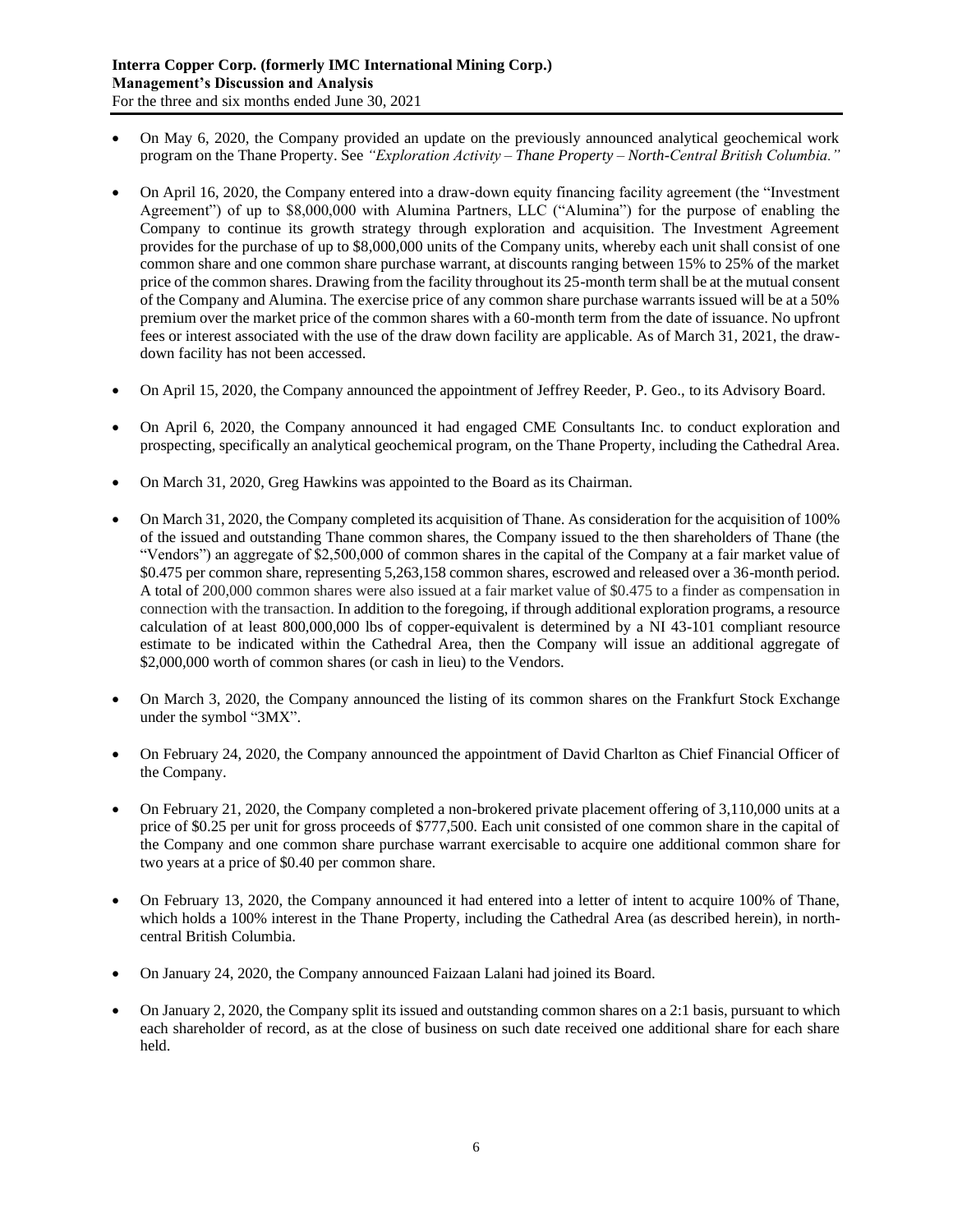# **EXPLORATION ACTIVITY**

# **BULLARD PASS PROPERTY – ARIZONA, UNITED STATES**

In 2007 CMAI staked the DB 1 to 176 mineral claims totaling 3,420 acres and acquired 476.52 acres of Arizona State land under mineral exploration permit #08-111861 for total land holdings of 3,896.52 acres, located in the vicinity of the Harcuvar and Harquahala Mountains, Yavapai County, Arizona (the "Bullard Pass Property"). The Company subsequently reduced its ownership interest in the Bullard Pass Property to 22 claims. The Company had also staked additional claims to increase the Bullard Pass Property to 171 claims and is evaluating the property to determine if further exploration will be performed. The 171 Bureau of Land Management Annual Claim Maintenance Fees are due in the near future.

# **THANE PROPERTY – NORTH-CENTRAL BRITISH COLUMBIA**

The Thane Property comprises 50,904 acres of contiguous claims located in the Quesnel Terrane of north-central British Columbia. The northern part of the Quesnel Terrane extends from south of the Mt. Milligan Mine northward to the Kemess Mine, with the Thane Property located midway between these two copper-gold porphyry deposits. This property includes several highly prospective mineralized areas identified to date, including the "Cathedral Area" on which the Company's exploration is currently focused.

# **Simplified work program following acquisition of Thane**

Following its acquisition of Thane on March 31, 2020, the Company received a geochemical sampling and data verification report from CME Consultants Inc. ("CME") on its Thane Property. The Company requested the study to determine the quality of the results from samples previously collected by Thane on the Thane Property.

The object of the study was to undertake multi-element and gold analysis on rock samples collected by Thane that were not previously analyzed by an accredited geochemical laboratory, and to confirm the results of analytical work undertaken on previous work programs. The study involved the submission of 452 rock sample pulps, originally collected throughout the Property, and 223 contour soil samples, originally collected from the Cathedral Area, but not previously analyzed. Samples were submitted to ALS Minerals of North Vancouver ("ALS") for multi-element (ICP-MS) and gold analysis (fire assay).

The ALS assay results from both the rock and soil samples returned similar values to those returned from analysis by a portable X-Ray Fluorescence instrument ("pXRF") originally used by Thane. Samples were originally analyzed by pXRF as a time and cost saving measure, to reduce the quantity of samples submitted to the laboratory for geochemical analysis. In previous years only samples returning greater than 1,000 ppm Cu by pXRF analysis were originally submitted by Thane to a laboratory for further analysis. Although the pXRF instrument is an efficient tool in determining copper values, the instrument is unable to obtain reliable gold values.

To verify the rock samples collected in 2012 that were submitted to an accredited geochemical laboratory, but did not include adequate quality control protocols, approximately 5% of those original samples (16 rock sample pulps) were submitted to ALS for check analysis. As a result of the ALS check analysis returning acceptable statistical results, the Company considered all of the results reported by ActLabs in 2012 acceptable for public disclosure. Rock sampling undertaken by Thane on the Property in 2013, 2016, 2017, and 2019 included adequate quality control measures and the Company considered the results acceptable for public disclosure.

The results from the submission of contour soil samples returned four broad in-line copper anomalies (Areas A-D), with three anomalies located on the south-facing slope of the Cathedral Area, coincident with arsenic anomalies. Sample spacing was set at 25 metres but actual distance deviated approximately +/- 5m. The 360-metre long Area A anomaly, with a high copper value of 972 ppm Cu, is located along the possible strike extension of the gold-bearing structural features of the Pinnacle Showing. The 200-metre long Area C anomaly, with a high copper value of 628 ppm Cu, is located approximately 530 metres to the south-southwest of the 400-metre long Area B anomaly, with a high copper value of 941 ppm Cu. The 240-metre long Area D anomaly, with a high copper value of 1,455 ppm Cu, is located approximately 250 metres directly above the Area B anomaly. Background copper value from the 223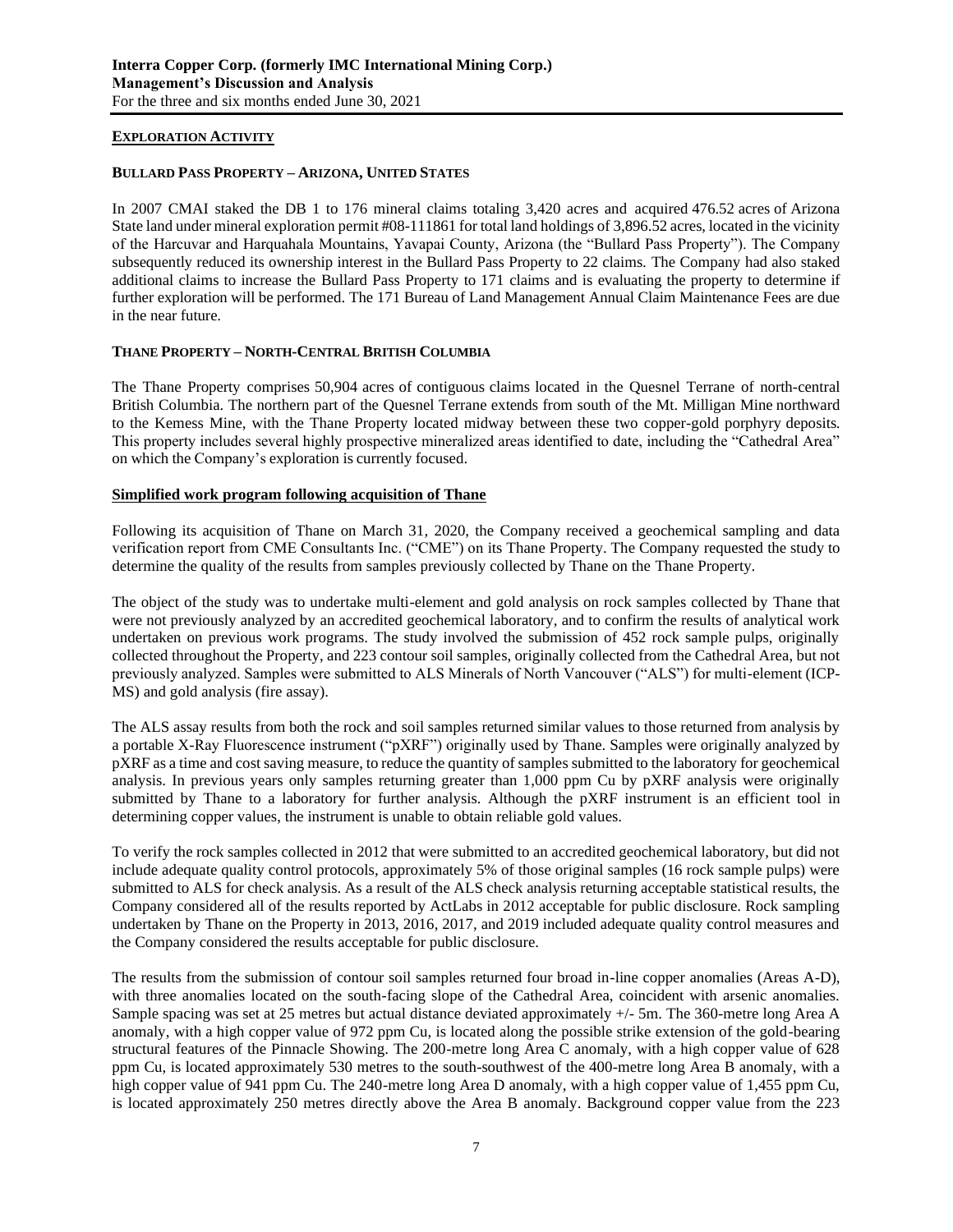collected soil samples is 141 ppm Cu. For gold results, a total of nine soil samples returned greater than 0.1 ppm Au, including three spot gold highs (0.439, 1.045 and 5.0 ppm Au) located outside of the Area A-D copper anomalies.

In 2019, Thane completed 8.4 kilometres of Induced Polarization ("IP") geophysical surveying at the Cathedral Area. One of the survey lines straddles the soil contour line that returned the Area A and Area B copper anomalies.

The Company continued throughout 2020 to compile data from historical work from on the Thane Property. An extensive compilation and synthesis of available data from the Thane Property, which included 359 rock samples collected by CME, 1,098 rock samples collected by Thane, and soil sampling and Induced Polarization ("IP") surveys completed by Thane, was undertaken.

Work on the Thane Property had identified six areas of significant gold  $\pm$  copper  $\pm$  silver mineralization. On May 19, 2020, results from the Company's compilation work were released for the Cathedral Area as work continued at the time on the data compilation for the Gail, Cirque, CJL, Lake, and Mat Areas of the Thane Property.

# **2020 Exploration Program**

On July 10, 2020, the Company began mobilizing crews to begin fieldwork on its Thane Property, at which prior work had identified six areas of significant gold, copper, and silver mineralization, namely the Cathedral, Gail, Cirque, CJL, Lake, and Mat Areas. Although field work was to encompass all Areas to some degree, exploration efforts were to focus predominantly in the Cathedral Area and consist of ground geophysics, alteration mapping, along with rock, soil, and silt sampling, all with the purpose of delineating the best targets for drill testing.

Peter E. Walcott & Associates Limited, under the direction of CME, the operator of the 2020 exploration program, was contracted to complete a detailed induced polarization geophysical survey to expand upon and generate greater detail over the broad 600-metre wide anomaly discovered at the Cathedral Area in 2019.

On September 9, 2020, the Company provided an update on its summer work program at its Thane Property. The program included ground geophysics, alteration mapping, along with rock, soil, and silt sampling. In total, the Company collected 194 rock samples, 467 soil samples, and three silt samples from the Cathedral Area, as well as 29 soil samples collected from the Cirque Area and 77 soil samples from the Mat Area. The main focus of the 2020 summer work program consisted of an Induced Polarization ("IP") geophysical survey. In total, 11.6-line kilometres were surveyed at the Cathedral Area. A total of four lines totaling approximately 7.1-kilometres with IP stations set at 100-metre spacings, and three lines totaling approximately 4.5 kilometres were surveyed with IP stations set at 25 metre spacings. The IP crew then moved and completed a single 1.5-kilometre line in the Cirque Area to complete the program.

A new showing within the Cathedral Area was discovered, which consisted of a 1.5-metre zone of magnetite breccia and veins on the hanging wall, and pyrite with lesser chalcopyrite in veins toward the footwall. The showing appears to have utilized a pre-existing joint which experienced significant dilation. Several rock samples were taken from this area and sent for assaying. Geological and alteration mapping was centered on the Cathedral Area to help define areas most promising for a drill program. Data will be used along with the geochemical results and the geophysical interpretation to target drill sights.

Subsequent to the 12 months ended December 31, 2020, the Company reported, on January 19, 2021, initial results from the 2020 exploration program undertaken on the Company's Thane Property.

During the summer of 2020, exploration fieldwork completed an eight-week field program that included Induced Polarization ("IP") surveying, petrographic studies, geological mapping, rock, soil and silt sampling with the objective of identifying prospective drill targets for the 2021 exploration season. The initial results reported were from the Cathedral Area, which comprises approximately 11 square kilometres of the Thane Property.

Work at the Cathedral Area consisted of approximately 3.1 square kilometres of geological mapping, collection of 100 rock samples in support of the geological mapping program, 11 line-kilometres of IP surveying, collection of 507 soil samples along all IP lines and six samples submitted for petrographic study. The Showings within the main zone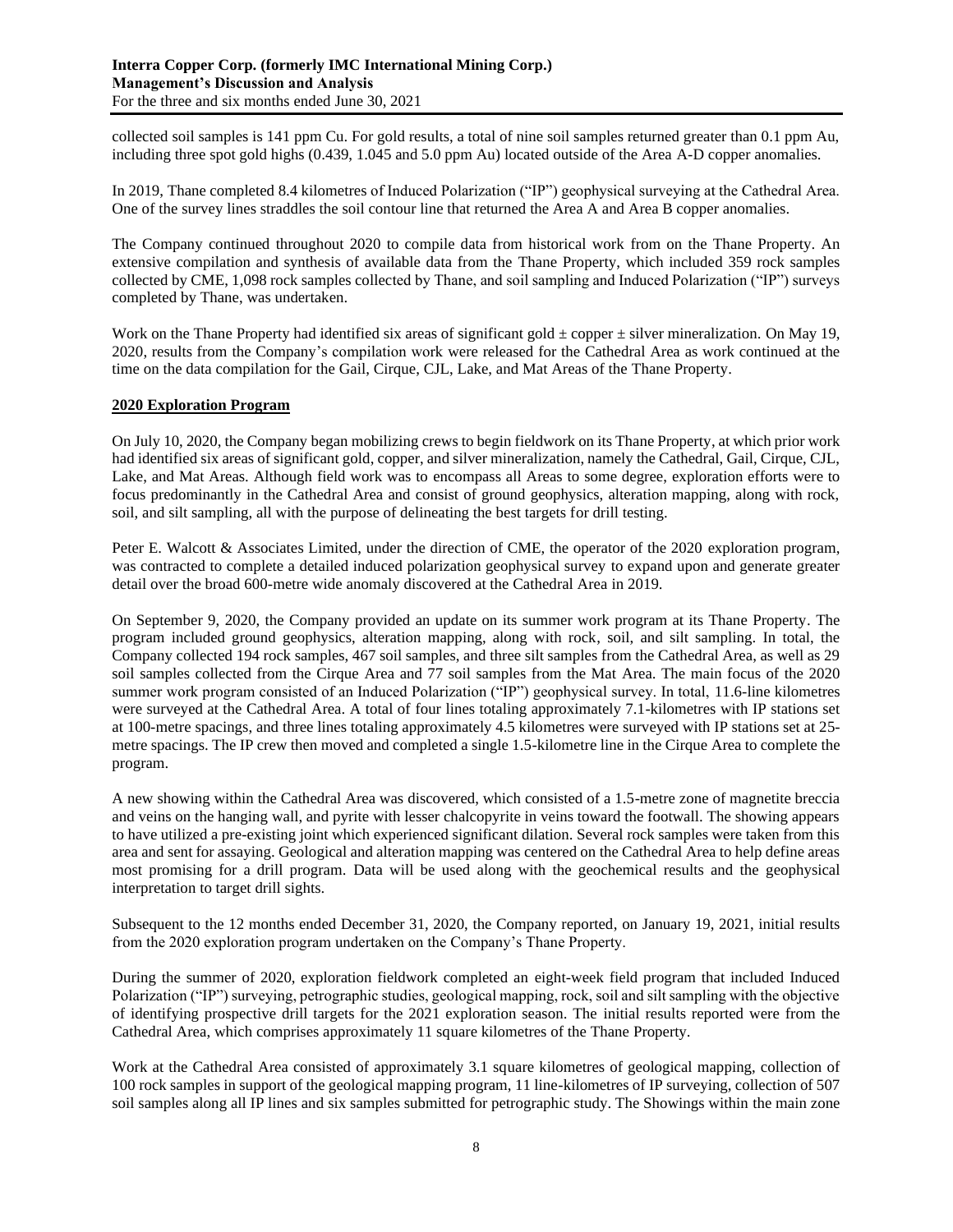of the Cathedral Area have returned up 13.90% Cu and 6.85 g/t Au from the Cathedral Showing, 4.72% Cu and 1.33 g/t Au from the Cathedral South Showing, 11.10% Cu and 2.77 g/t Au from the Arc Showing and 3.13 % Cu and 0.32 g/t Au from the Gully Showing. Rock sampling undertaken during the 2020 work program was designed to support geological mapping, but significant results were returned.

Styles of mineralization at the Cathedral Area include stock work and disseminated porphyry-type and vein-hosted. Copper occurs as chalcopyrite and rare bornite. Late-stage quartz veins containing high-grade gold values define the Pinnacle showing, located approximately 740 metres to the north of the main zone of the Cathedral Area. These veins have returned up to 20.10 g/t Au and 3.29% Cu. Highly chargeable bodies of disseminated and fracture-controlled copper-gold mineralization appear proximal to and associated with an interpreted north-south trending moderately southeast dipping syenite. A tilted or off-set and possible hidden extension of a copper-gold alkalic porphyry system dominated by potassic, propylitic and sodic altered diorite, quartz monzonite/quartz monzodiorite intrusive phases is interpreted for the Cathedral Area.

Approximately 300 metres to the east of the syenite, in an area of cover, an IP anomaly that is approximately 500 metres wide by 1,000 metres long has the potential for a related blind porphyry system. This area contains a significant increase in chargeability and resistivity similar to increased features within the main showings of the Cathedral Area, which contained significant copper and gold mineralization. The chargeability extends to a minimum of 200 metres in depth and in areas where increased chargeability extends proximal to surface, anomalous copper-in-soil is observed.

The 2020 program was successful in gaining an understanding of the controls on the copper-gold mineralization and identifying areas to be tested by diamond drilling. Determining controls on mineralization was assisted by the development of a geological model for the drill ready areas, which has been interpreted to be a tilted alkalic porphyry. Figures illustrating the 2020 results are presented below. The Company is planning an aggressive drilling program for 2021. A total of 6,150 metres of drilling has been identified to initially test the highly prospective targets identified during the 2020 work program. These targets have been identified from contingent geochemistry, geology and geophysics based on the following coincident criteria:

- Surface outcrop and sub-crop grab sampling from 2013 to 2020 of the Cathedral Area that has averaged 0.37 % Cu, 0.23 g/t Au, 1.26 g/t Ag in 442 samples;
- Time domain, pole-dipole IP resistivities of 1,000 background up to 2,500 ohm-m and chargeabilities of 5.14 background up to 24.45mV/V;
- Soil sampling that has defined copper-gold-arsenic anomalies coincident with IP anomalies;
- Previously unmapped geology that is characterized by Duckling Creek Syenite Complex, which hosts the Lorraine Deposit located 18 kilometres to the south of the Cathedral Area; and
- Alkalic-porphyry related alteration and mineralization over an area of 4 sq. kilometres.

The Company released additional results on January 27, 2020, from the Cirque Area, which comprises approximately five square kilometres of the Thane Property. Work at the Cirque Area consisted of approximately 1.6 sq. kilometres of geological mapping, collection of 74 rock samples in support of the geological mapping program, 1.5 linekilometres of IP surveying, collection of 29 soil samples along a single IP line and 8 samples submitted for petrographic study.

Sample 3103 was collected from a north-south trending fault zone and sample 3110 was collected from a north-south trending sulphide vein. The 77.80  $g/t$  Au, returned from sample 3110, is the highest gold value returned to date from the Thane Property. This vein appears to have been sampled during the British Columbia Geological Survey mapping program of the Hogem Batholith in 2019. Sample GJ019-6-2 returned 8980 ppm Cu, 3330 ppb Au and 11.4 ppm Ag (Paper 2020-01, Geological Field Work 2019) and has been named the Ootes Showing.

The highest copper grade of the 2020 work program was returned from sample 2319 (8.70% Cu, 1.83g/t Au and  $29.8g/t$  Ag), located at the original Cirque Showing. It is a pervasively silicified diorite with abundant sub-vertical northwest-southeast trending quartz-epidote-chalcopyrite-pyrite veins and fractures. Very little molybdenite is associated with this orientation of veining within the Cirque Area. To the east of the Cirque Showing, potentially deep seated, structurally controlled, north-south trending sub-vertical quartz-epidote-chalcopyrite-molybdenite veins are observed cutting the diorite, quartz monzodiorite and granodiorite. These veins are noticeably absent in the area of the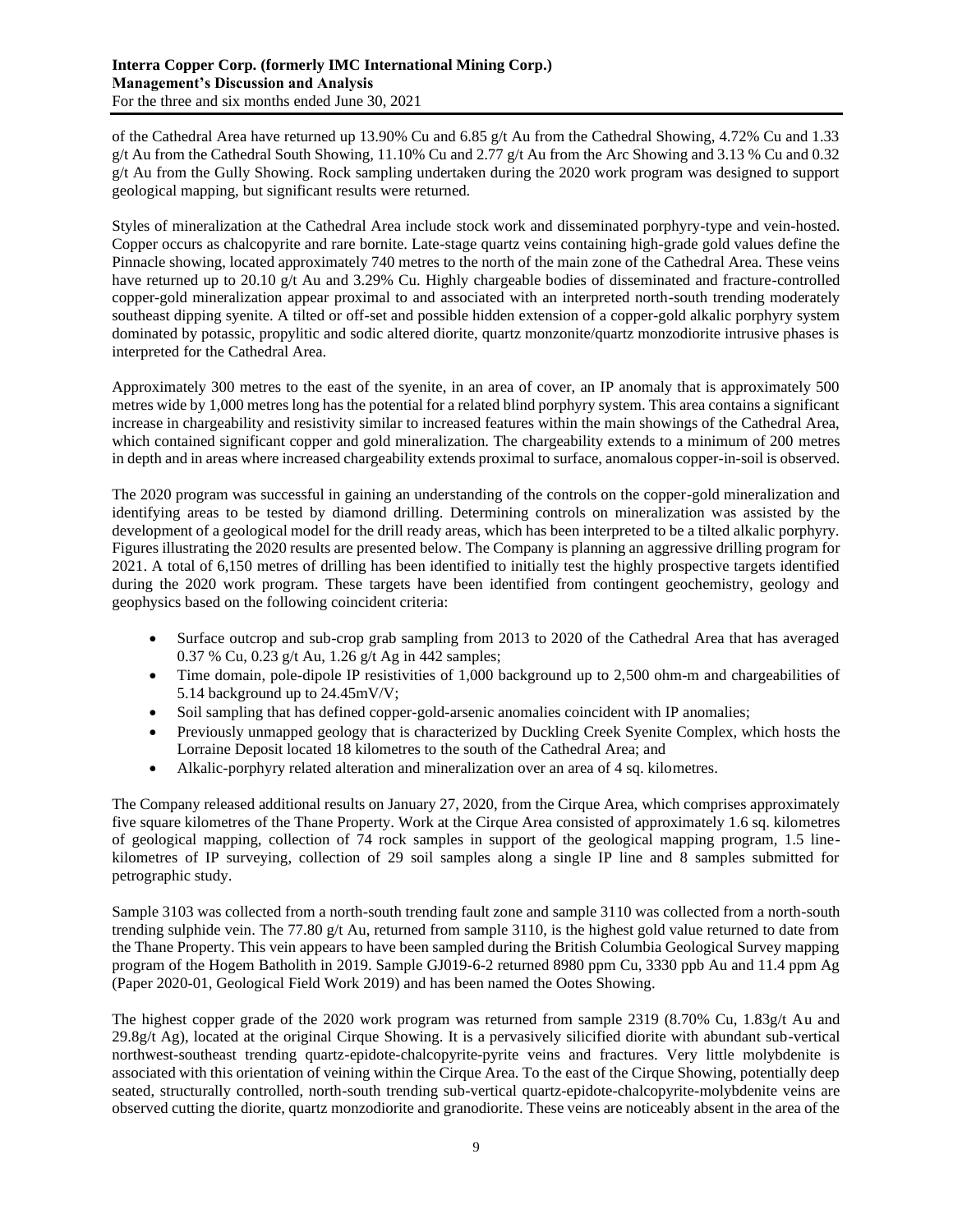Cirque Showing. They appear to post-date both potassic and albite porphyry related alteration as they are noted to cut these alteration types within the area. These veins return significant levels of molybdenum, with the highest value returned from sample 3312 of 5,320 ppm Mo. The single IP survey line was established with an a-spacing of 100 metres and was oriented in a north-easterly direction due to topographic constraints. The north-easterly direction was not optimal for picking up the narrow north-south trending structures discovered during the 2020 work program.

Adjacent to the Cirque Area, towards the east, is the Gail-Aten Area. Work by Thane on this 9 square kilometre area returned significant copper and gold values in 2012. Of the 295 samples collected from this area, 140 returned greater than 0.1% Cu with 65 of these returning greater than 0.5% Cu. A total of 37 samples returned greater than 1% Cu with a maximum value of 7.69% Cu. A total of 40 samples returned greater than 0.1 g/t Au, with eight samples greater than 1.0 g/t Au.

Work to date at the Cirque and Gail-Aten Areas has outlined a significant area of copper-gold-molybdenum mineralization that is consistent with the interpretation that the Thane Property may host multiple alkalic porphyry deposits. The Company plans to follow up these results with geological mapping, rock and soil sampling and IP surveying at both the Cirque and Gail-Aten Areas in 2021 leading to potential drilling later in the year.

# **2021 Exploration program**

At the Thane project, a 15-man exploration camp was setup in late June 2021 to facilitate the summer helicoptersupported program, with drilling operational by July 22, 2021.

As of August 27, 2021, the Company completed its diamond drilling for the 2021 summer program, comprising a total of 2,774 metres in 12 holes. Core logging and sampling is roughly at 1,400 metres complete, with the initial core samples on four holes having been submitted to ALS Laboratories for multi element ICP and gold analyses, with core samples for the remaining eight holes to be submitted in the near future.

The Company expanded its planned program of 2,400 metres by 374 metres in four additional holes, two of which were drilled into the Pinnacle Zone, a zone just north of the main Cathedral Area with gold-in-rock samples up to 20 g/t Au.

Geological mapping, prospecting, soil sampling and geophysical surveying programs are well underway, with IP surveys scheduled to be completed by mid-September. Core-logging on site has identified mineralization that is consistent with the IP and soil geochemistry results obtained from the 2020 exploration program.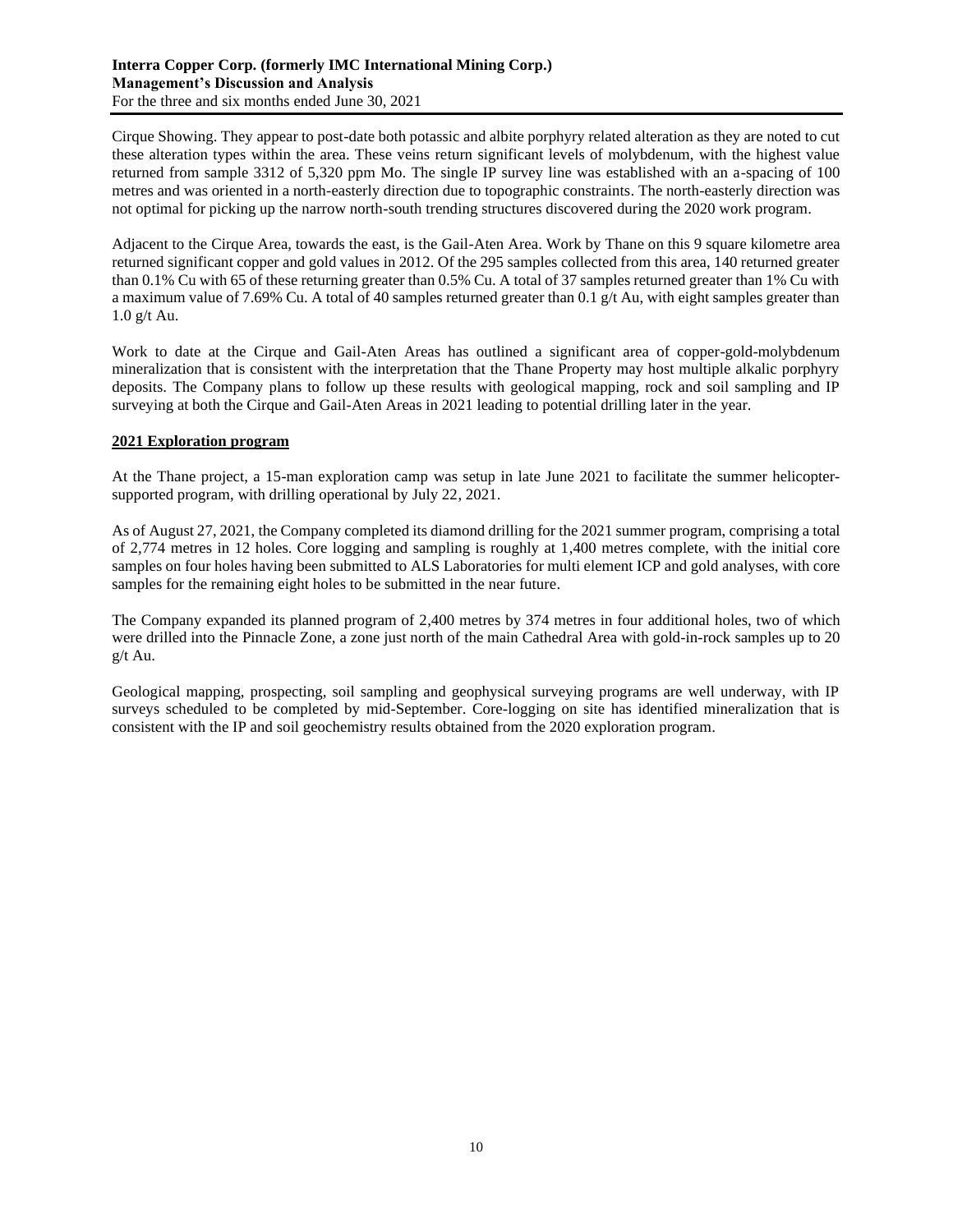# **RESULTS OF OPERATIONS**

# **SELECTED QUARTERLY FINANCIAL INFORMATION**

The following is a summary of the Company's financial results for the eight most recently completed quarters:

|                           |                 |                         | <b>Basic and</b>    | <b>Exploration</b>  |
|---------------------------|-----------------|-------------------------|---------------------|---------------------|
|                           |                 | <b>Weighted Average</b> | <b>Diluted Loss</b> | <b>Expenditures</b> |
| <b>Three Months Ended</b> | <b>Net Loss</b> | <b>Number of Shares</b> | <b>Per Share</b>    | balance             |
|                           |                 | #                       | \$                  |                     |
| <b>June 30, 2021</b>      | 252,289         | 68,994,802              | 0.00                | 4,009,338           |
| March 31, 2021            | 685,970         | 58,480,241              | 0.01                | 3,811,640           |
| December 31, 2020         | 807,718         | 54,408,369              | 0.01                | 3,804,195           |
| September 30, 2020        | 398,461         | 52,175,507              | 0.01                | 2,989,888           |
| June 30, 2020             | 1,297,420       | 44,399,422              | 0.03                | 2,398,594           |
| March 31, 2020            | 609,344         | 28,567,584              | 0.02                | 275,397             |
| December 31, 2019         | 174,262         | 23,839,490              | 0.01                | 266,165             |
| September 30, 2019        | 366.158         | 23.141.642              | 0.02                | 255,973             |

The relatively larger net loss in the quarter ending June 30, 2020, related primarily to a large advertising and marketing expense incurred in the period. During the quarter ended June 30, 2021, the Company continued to focus on reducing costs including decreases in advertising and marketing, professional services, and there was minimal share based payment expense incurred (see below). Private placements and some warrant exercises resulted in approximately 51.3 million shares being issued over the last 8 quarters, the loss remained relatively consistent at \$0.00 per.share, and the Company continued to focus on its exploration activities with a total of \$3,885,333 spent on exploration activities over the last eight quarters, including the acquisition of the Thane Property.

# **For the three months ended June 30, 2021 compared with the three months ended June 30, 2020**

The Company's net loss for the three months ended June 30, 2021 was \$252,289 compared to a loss of \$1,297,420 in the same three month period in 2020. The loss per share was \$0.00 and \$0.03 for the three month periods, respectively.

The primary reasons for the \$1,045,131 decrease in net loss include a \$935,787 decrease in advertising and marketing expense and a \$148,525 decrease in professional fees. During 2020 the Company invested in marketing campaign strategy to increase market awareness of the business and its shares while the marketing campaign costs were reduced in 2021. During 2020 the Company also incurred one-time legal fees relating to the acquisition of the Thane Property, which were subsequently re-allocated to Thane Property acquisition costs on closing. Share based payments were minimal in the quarter as departures and/or terminations of certain directors and staff lead to the reversal of sharebased payment expense on unvested stock option tranches during the three months ended June 30, 2021, while sharebased payment expense was \$nil in the comparative prior year quarter.

### **For the six months ended June 30, 2021 compared with the six months ended June 30, 2020**

The Company's net loss for the six months ended June 30, 2021 was \$938,259 compared to a loss of \$1,906,764 in the same six month period in 2020. The loss per share was \$0.01 and \$0.05 for the six month periods, respectively.

The primary reasons for the \$968,505 decrease in net loss include a \$1,220,687 decrease in advertising and marketing expense and a \$149,119 decrease in professional fees, offset by share based payment expense of \$377,980 during the six months ended June 30, 2021, which was \$nil during the comparative prior year period. During 2020 the Company invested in marketing campaign strategy to increase market awareness of the business and its shares while the marketing campaign costs were reduced in 2021. During 2020 the Company also incurred one-time legal fees relating to the acquisition of the Thane Property, which were subsequently re-allocated to Thane Property acquisition costs on closing. Share based payment expense of \$377,980 during the six month ended June 30, 2021 arose in great part from 2,850,000 stock option grants during the period, noting that the Company recognize \$nil share-based payment expense during the comparative prior year period.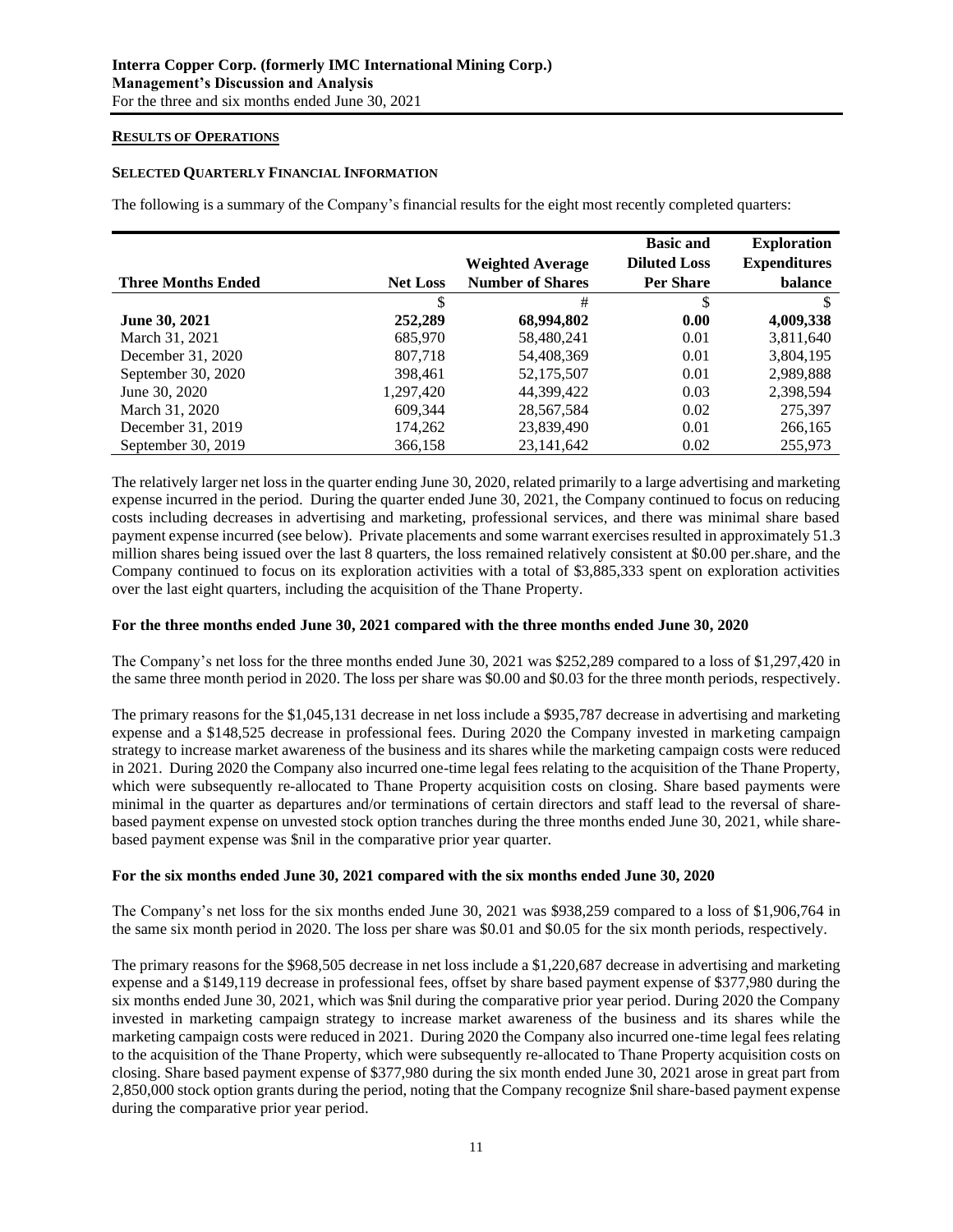# **LIQUIDITY**

# **Working capital**

As at June 30, 2021, the Company had a working capital surplus of \$3,045,796 (December 31, 2020 - \$1,149,233), which included cash of \$1,978,384 (December 31, 2020 – \$907,658).

The Company's financial condition is contingent upon its ability to obtain necessary financing to explore suitable properties.

Although the Company has been successful in the past in financing its activities through the sale of equity securities there can be no assurance that it will be able to obtain sufficient financing in the future to carry out exploration and development work on any acquired properties. The ability of the Company to arrange additional financing in the future will depend, in part, on the prevailing capital market conditions and exploration success.

# **CAPITAL RESOURCES**

### **Share capital**

The Company's authorized share capital consists of an unlimited number of common shares without par value. As at June 30, 2021, the Company had 74,460,903 (December 31, 2020 – 58,209,130) common shares issued and outstanding.

During the six-month period ended June 30, 2021, the Company issued 6,178,033 shares pursuant to a private placement of Units, 8,873,740 shares pursuant to a private placement of FT Units, and 1,200,000 shares pursuant to the exercise of warrants.

### **Stock options**

As at the Report Date, the Company had 7,535,000 stock options outstanding. (December 31, 2020 – 6,235,000)

### **Warrants**

As at the Report Date, the Company had 27,371,931common share purchase warrants outstanding (December 31,  $2020 - 14,716,833$ ).

# **Unit warrants**

As at the Report Date, the Company had 251,453 unit purchase warrants outstanding, whereby each unit shall comprise one common share and one common share purchase warrant (December 31, 2020 – 251,453).

### **LIQUIDITY AND CAPITAL RESOURCES**

The Company has no capital commitments in connection with its exploration property. The Company holds a 100% interest in the Bullard Pass Property through its wholly-owned subsidiary and is not required to make any expenditure commitments on this property and has no contractual obligations on this property.

The Company will add and or drop claims based on geological merit and as financial resources allow.

If additional funds are required, the Company plans to raise additional capital primarily through the private placement of its equity securities. Under such circumstances, there is no assurance that the Company will be able to obtain further funds required for the Company's continued working capital requirements.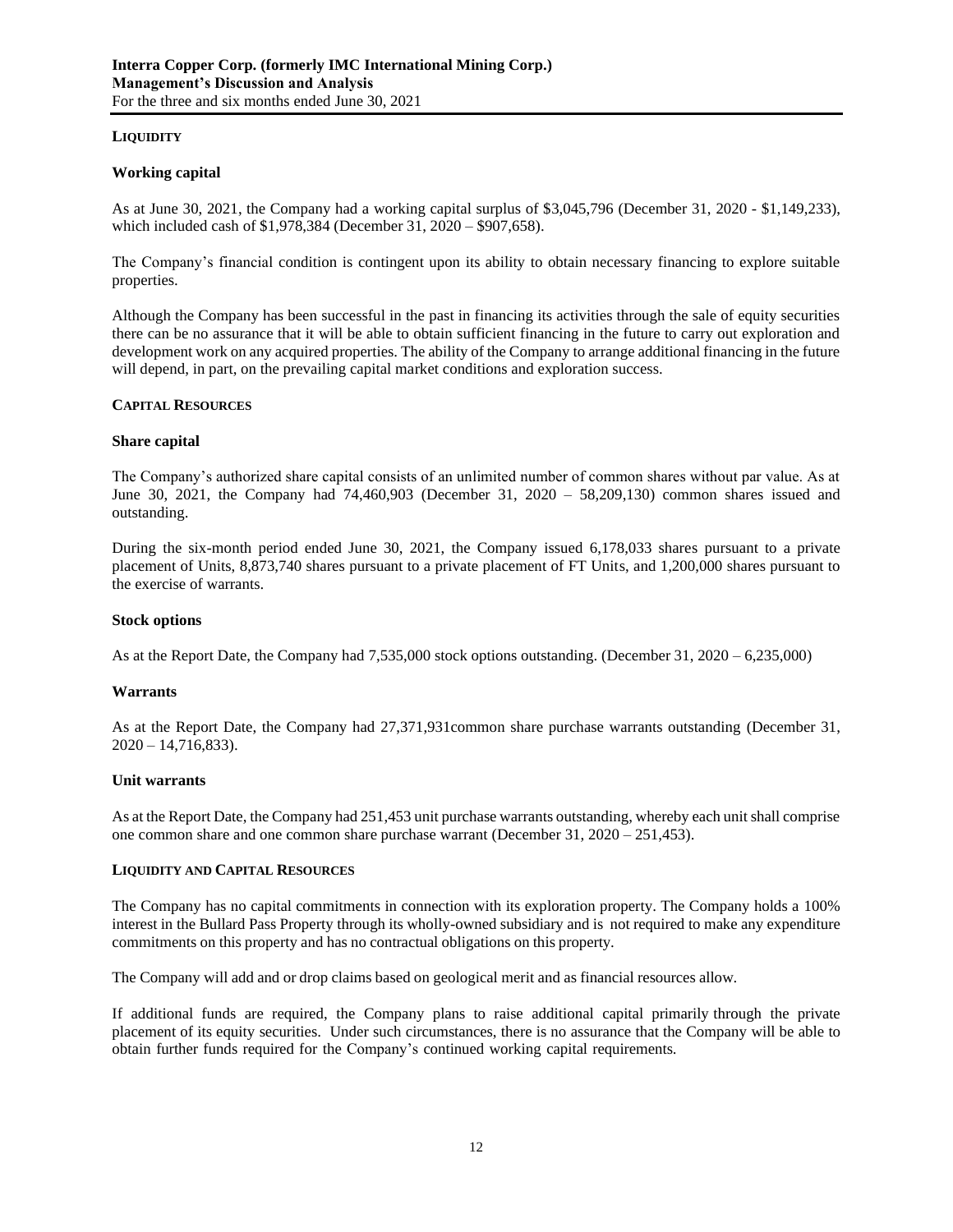# **Operating activities**

During the six months ended June 30, 2021, the Company used \$583,630 of net cash for operating activities primarily relating to the net loss of \$938,259 for the period less \$377,980 of non-cash share-based payments and some normal course working capital adjustments. During the six months ended June 30, 2020, the Company used \$2,119,523 of net cash for operating activities primarily relating to the net loss of \$1,906,764 for the period and some normal course working capital adjustments.

# **Investing activities**

During the six months ended June 30, 2021, the Company used \$997,629 of net cash for investing activities primarily relating to a \$1,000,000 deposit on investing activities less a \$10,000 refund of a reclamation bond. During the six months ended June 30, 2020, the Company used \$2,142,429 of net cash for investing activities primarily relating to \$2,132,429 spent on the Thane Property acquisition and some exploration expenditure plus a \$10,000 reclamation bond.

# **Financing activities**

During the six months ended June 30, 2021 the following funds were raised:

- i) On April 16, 2021, the Company closed the first tranche of a non-brokered private placement financing comprising 6,486,870 FT Units at a price of \$0.20 per FT Unit for gross proceeds of \$1,297,374, and 835,000 Units at a price of \$0.15 per Unit for gross proceeds of \$125,250.
- ii) On May 18, 2021, the Company closed the second tranche of the non-brokered private placement financing comprising 2,386,870 FT Units at a price of \$0.20 per FT Unit for gross proceeds of \$477,374, and 5,176,366 Units at a price of \$0.15 per Unit for gross proceeds of \$776,455.
- iii) On May 28, 2021, the Company closed the third and final tranche of the non-brokered private placement financing comprising 166,667 Units at \$0.15 per Unit for gross proceeds of \$25,000.

A total of \$1,175,537 of the gross proceeds from the FT Units was allocated on a proportionate basis to share capital and \$599,211 was allocated to warrant reserve. A total \$614,769 of the gross proceeds from the Units was allocated on a proportionate basis to share capital and \$311.936 was allocated to warrant reserve. Net proceeds from the issuance of the Units will be used for working capital purposes. The gross proceeds raised from the issuance of the FT Units will be used by the Company to fund expenditures at the Thane Project that qualify as "Canadian Exploration Expenses" ("CEE") and "flow-through mining expenditures", as those terms are defined in the *Income Tax Act* (Canada).

Pursuant to the FT Unit and Unit financings, the Company incurred \$175,922 of share issuance costs including \$66,454 fair value for 554,778 broker warrants exercisable at \$0.20 with a two year term (see Warrants below), of which \$116,451 of the fair value was allocated on a proportionate basis to share capital and \$59,471 was allocated to warrant reserve.

Each FT Unit consists of one common share in the capital of the Company that qualifies as a 'flow-through share' for the purposes of the Income Tax Act (Canada) and one non-flow-through common share purchase warrant exercisable at \$0.30 for 24 months from the date of issuance into a common share in the capital of the Company. Each Unit consists of one Share and one warrant exercisable at \$0.30 for 24 months from the date of issuance into a common share.

iii) During the six months ended June 30, 2021, the Company issued 1,200,000 common shares on the exercise of 1,200,000 warrants for gross proceeds of \$60,000.

### **OFF-BALANCE SHEET ARRANGEMENTS**

The Company has not entered into any off-balance sheet arrangements.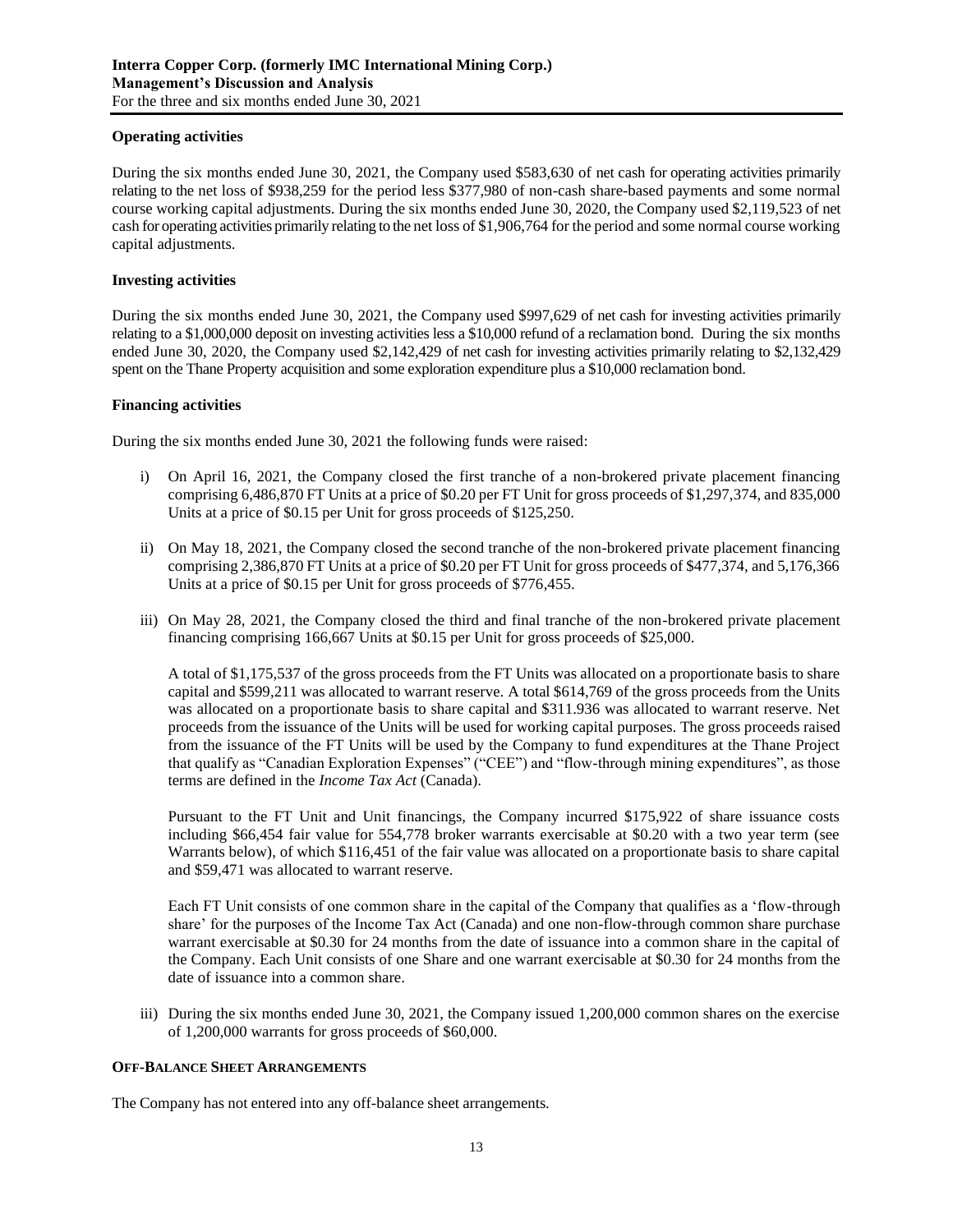# **TRANSACTIONS WITH RELATED PARTIES**

Key management personnel are the directors and officers of the Company. Management compensation transactions for the three and six months ended June 30, 2021 and 2020, is summarized as follows:

|                                 | Three months ended June 30, |        | Six months ended June 30, |        |
|---------------------------------|-----------------------------|--------|---------------------------|--------|
|                                 | 2021                        | 2020   | 2021                      | 2020   |
|                                 |                             |        |                           |        |
| Management fees                 | 61,550                      | 37,139 | 114,050                   | 74,139 |
| Directors' fees                 | 13,067                      |        | 20,631                    |        |
| Share-based payments            | 6,890                       |        | 377,980                   |        |
| <b>Exploration expenditures</b> | 195,031                     |        | 204,549                   |        |
| Total                           | 276,628                     | 37,139 | 717,210                   | 74,139 |

CEO - During the three and six months ended June 30, 2021, \$27,000 and \$54,000, respectively (three and six months ended June 30, 2020 - \$24,000 and \$48,000, respectively), was paid to a company controlled by an officer of the Company for CEO-related services.

COO - During the three and six months ended June 30, 2021, \$201,081 and \$216,599, respectively (three and six months ended June 30, 2020 - \$nil and \$nil, respectively), was paid to and/or accrued for services by companies controlled by an officer of the Company for COO-related services and exploration services.

CFO - During three and six months ended June 30, 2021, \$10,500 and \$21,000, respectively (three and six months ended June 30, 2020 - \$10,155 and \$23,155, respectively), was paid to an officer, or a company controlled by an officer of the Company for CFO-related services provided.

Corporate Secretary - During the three and six months ended June 30, 2021, \$18,000 and \$27,000, respectively three and six months ended June 30, 2020 - \$2,984 and \$2,984, respectively), was paid to a company controlled by an officer of the Company for corporate secretarial-related services provided.

As at June 30, 2021, there was \$143,224 included in accounts payable and accrued liabilities for amounts due to a related party.

# **RISK FACTORS AND UNCERTAINTIES**

The principal business of the Company is the acquisition and exploration of mineral properties. Given the inherent risky nature of the exploration and mining business, the limited extent of the Company's assets and the present stage of development, investors should consider the following risk factors, among others:

### **Exploration stage company**

The Company does not hold any known mineral reserves of any kind and does not generate any revenues from production. The Company's success will depend largely upon its ability to locate commercially viable mineral reserves. Mineral exploration is highly speculative in nature, involves many risks and frequently is non-economically viable. There is no assurance that exploration efforts will be successful. Success in establishing reserves is a result of a number of factors, including the quality and experience of management, the level of geological and technical expertise, and the quality of property available for exploration. Once mineralization is discovered, it may take several years in the initial phases of drilling until production is possible, during which time the economic feasibility of production may change. Significant financial investment is required to establish proven and probable reserves through drilling and bulk sampling, to determine the optimal metallurgical process to extract the metals from the ore and, in the case of new properties, to construct mining and processing facilities. Because of these uncertainties, no assurance can be given that exploration programs will result in the establishment or expansion of resources or reserves.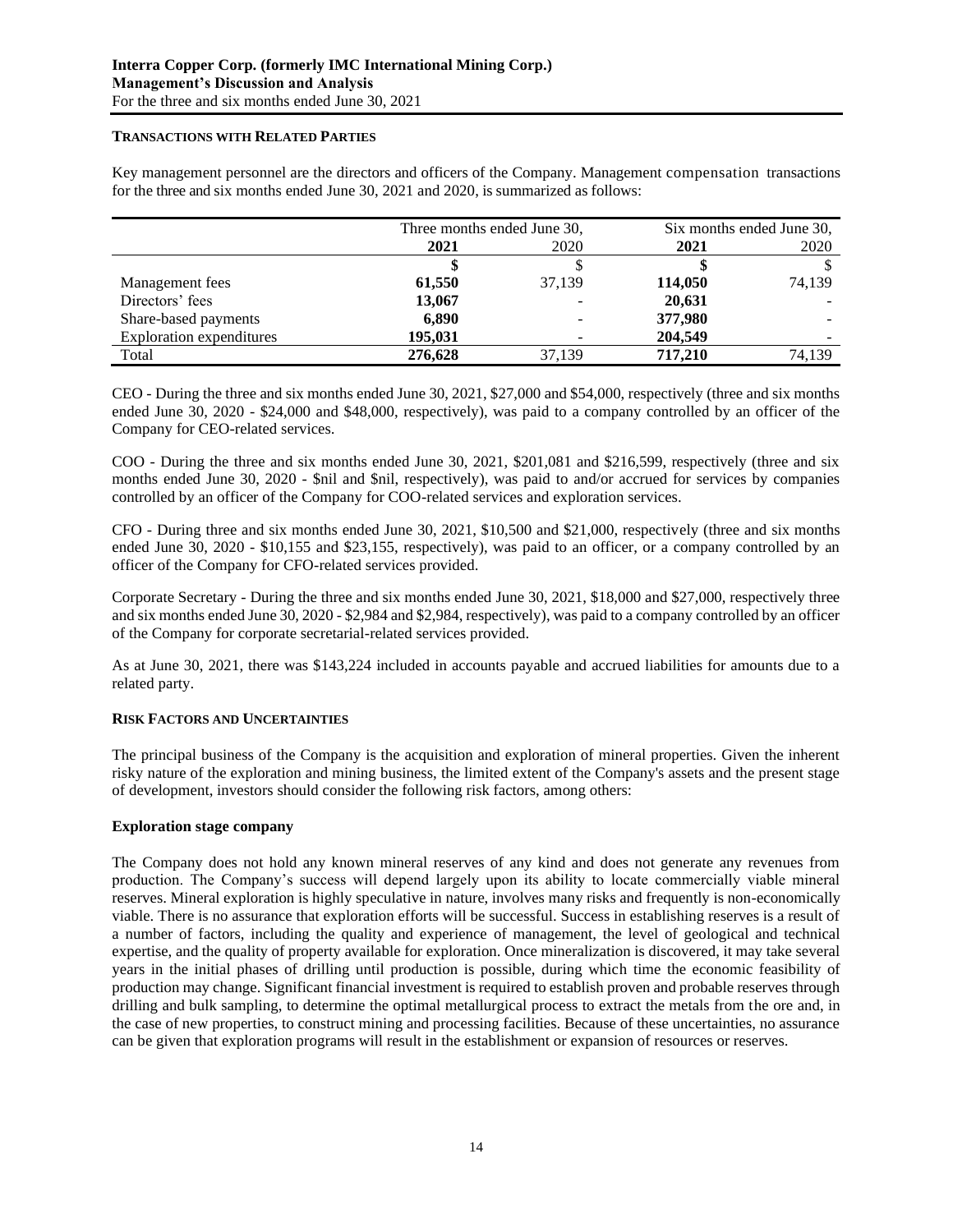# **Operating history and availability of financial resources**

The Company does not have any history of generating operating revenue and is unlikely to generate any significant amount in the foreseeable future. Hence, it may not have sufficient financial resources to undertake by itself all of its planned mineral property acquisition and exploration activities. Operations will continue to be financed primarily through the issuance of securities. The Company will need to continue its dependence on the issuance of such securities for future financing, which may result in dilution to existing shareholders. Furthermore, the amount of additional funds required may not be available under favorable terms, if at all. Failure to obtain additional funding on a timely basis could result in delay or indefinite postponement of further exploration and development and could cause the Company to forfeit its interests in some or all of its properties or to reduce or discontinue its operations.

# **Inflation and metal price risk**

The ability of the Company to raise interim financing will be significantly affected by changes in the market price of the metals for which it explores. The mineral prices are volatile and are affected by numerous factors beyond the control of the Company. The level of interest rates, the rate of inflation, the world supplies of and demands for minerals and metals and the stability of exchange rates can all cause fluctuations in these prices. Such external economic factors are influenced by changes in international investment patterns and monetary systems and political developments. The prices have fluctuated significantly in recent years. Future significant price declines could cause investors to be unprepared to finance exploration and development.

# **Share price volatility and lack of active market**

Worldwide Securities markets continue to experience a high level of price and volume volatility, and the market prices of securities of many public companies have experienced significant fluctuations in price which have not necessarily been related to the operating performance, underlying asset values or prospects of such companies.

It may be anticipated that any quoted market for the Company's securities will be subject to such market trends and that the value of such securities may be affected accordingly. If an active market does not develop, the liquidity of the investment may be limited and the market price of such securities may decline below the subscription price.

# **Competition**

The mineral resource industry is intensively competitive in all of its phases, and the Company competes with many other companies possessing much greater financial and technical resources. Competition is particularly intense with respect to the acquisition of desirable undeveloped properties. The principal competitive factors in the acquisition of prospective properties include the staff and data necessary to identify and investigate such properties, and the financial resources necessary to acquire and develop the projects. Competition could adversely affect the Company's ability to acquire suitable prospects for exploration.

### **Public health crises such as the COVID-19 pandemic**

In December 2019, a novel strain of coronavirus known as COVID-19 surfaced in Wuhan, China and has spread around the world causing significant business and social disruption. COVID-19 was declared a worldwide pandemic by the World Health Organization on March 11, 2020. The speed and extent of the spread of COVID-19 and the duration and intensity of resulting business disruption and related financial and social impact, are uncertain. Such adverse effects related to COVID-19 and other public health crises may be material to the Company. The impact of COVID-19 and efforts to slow the spread of COVID-19 could severely impact the exploration and any development of the Company's mineral projects. To date, a number of governments have declared states of emergency and have implemented restrictive measures such as travel bans, quarantine and self-isolation. If the exploration and any development of the Company's mineral projects is disrupted or suspended as a result of these or other measures, it may have a material adverse impact on the Company's financial position and results of operations.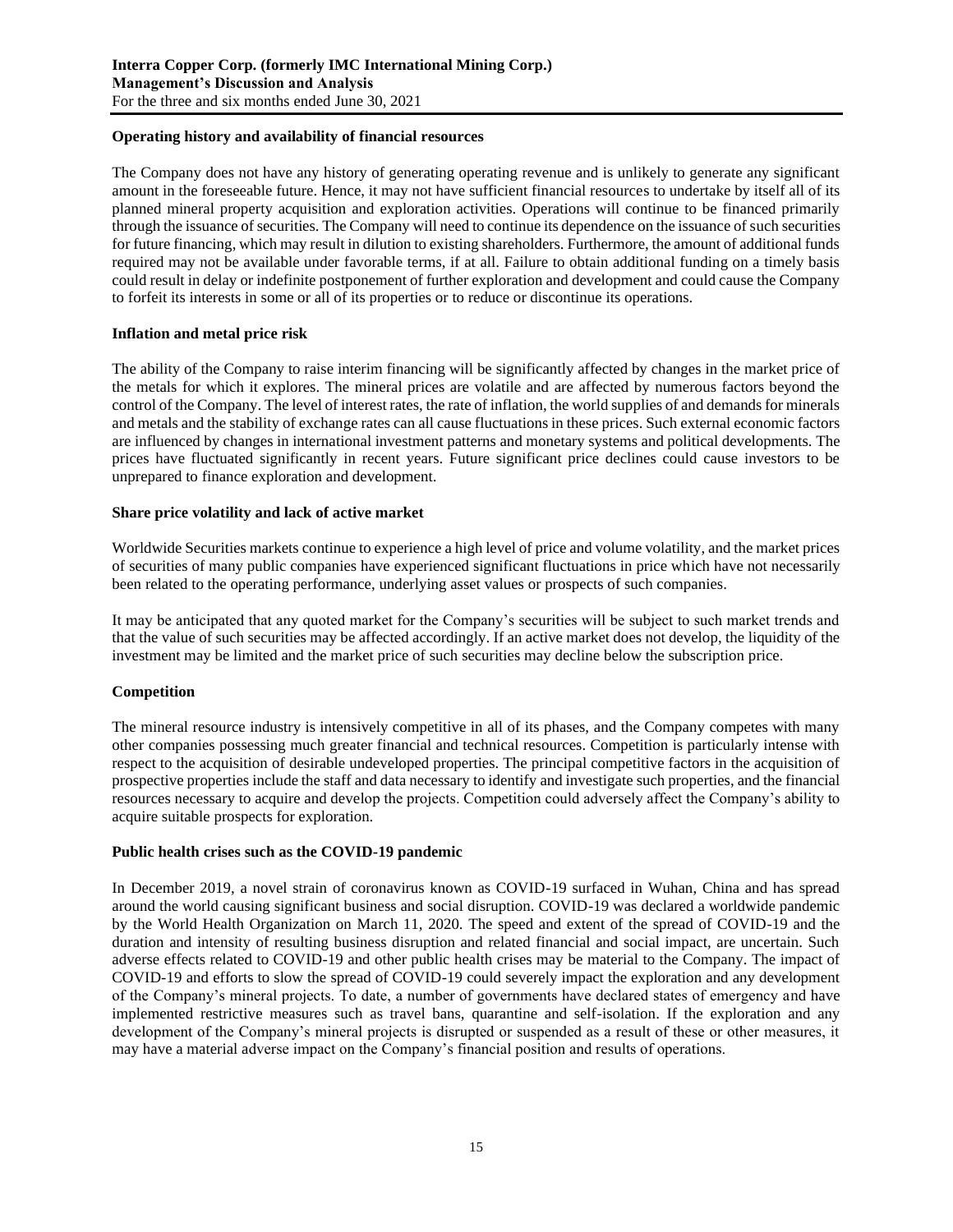COVID-19 and efforts to contain it may have broad impacts on the Company's supply chain or the global economy, which could have a material adverse effect on the Company's financial position. While governmental agencies and private sector participants are seeking to mitigate the adverse effects of COVID-19, and the medical community is seeking to develop vaccines and other treatment options, the efficacy and timing of such measures is uncertain.

## **Government regulations and environmental risks and hazards**

The Company's conduct is subject to various federal, provincial and state laws, and rules and regulations including environmental legislation in the countries where exploration takes place. The Company has adopted environmental practices designed to ensure that it continues to comply with environmental regulations currently applicable to it. All of the Company's activities are in compliance in all material respects with applicable environmental legislation. Environmental hazards may exist on the Company's properties, which may have been caused by previous or existing owners or operators of the properties. The Company is not aware of any existing environmental hazards related to any of its current property interests that may result in material liability to the Company. Environmental legislation is becoming increasingly stringent and costs and expenses of regulatory compliance are increasing. The impact of new and future environmental legislation on the Company's operations may cause additional expenses and restrictions. If the restrictions adversely affect the scope of exploration and development on the resource property interests, the potential for production on the property may be diminished or negated.

### **Reliance on key personnel**

The Company relies on a relatively small number of key directors, officers and senior personnel. Loss of any one of those persons could have an adverse effect on the Company. The Company does not currently maintain "key employee" insurance in respect of any of its senior management.

### **Licenses and permits**

The operations of the Company require licenses and permits from various government authorities. The Company believes that it holds all necessary licenses and permits under applicable laws and regulations for work in progress and believes it is presently complying in all material respects with the terms of such licenses and permits. However, such licenses and permits are subject to change under various circumstances.

There can be no assurance that the Company will be able to obtain or maintain all necessary licenses and permits that may be required to explore and develop its properties, commence construction or operation of mining facilities or to maintain continued operations that economically justify the cost.

# **Title to property**

Although the Company will exercise the usual due diligence with respect to title to any properties in which it will take an interest, there is no guarantee that title to the properties will not be challenged or impugned. The Company's mineral property interests may be subject to prior unregistered agreements or transfers, aboriginal land claims, government expropriation and title may be affected by undetected defects. In addition, certain mining claims in which the Company has an interest are not recorded in the name of the Company and cannot be recorded until certain steps are taken by other parties.

## **Risk of legal claims**

The Company may become involved in disputes with third parties or government authorities in the future that may result in litigation. The results of these legal claims cannot be predicted with certainty and defense and settlement costs of legal claims can be substantial, even with respect to claims that have no merit. If the Company is unable to resolve these disputes in the Company's favor or if the cost of the resolution is substantial, such events may have a material adverse impact on the ability of the Company to carry out its business plan.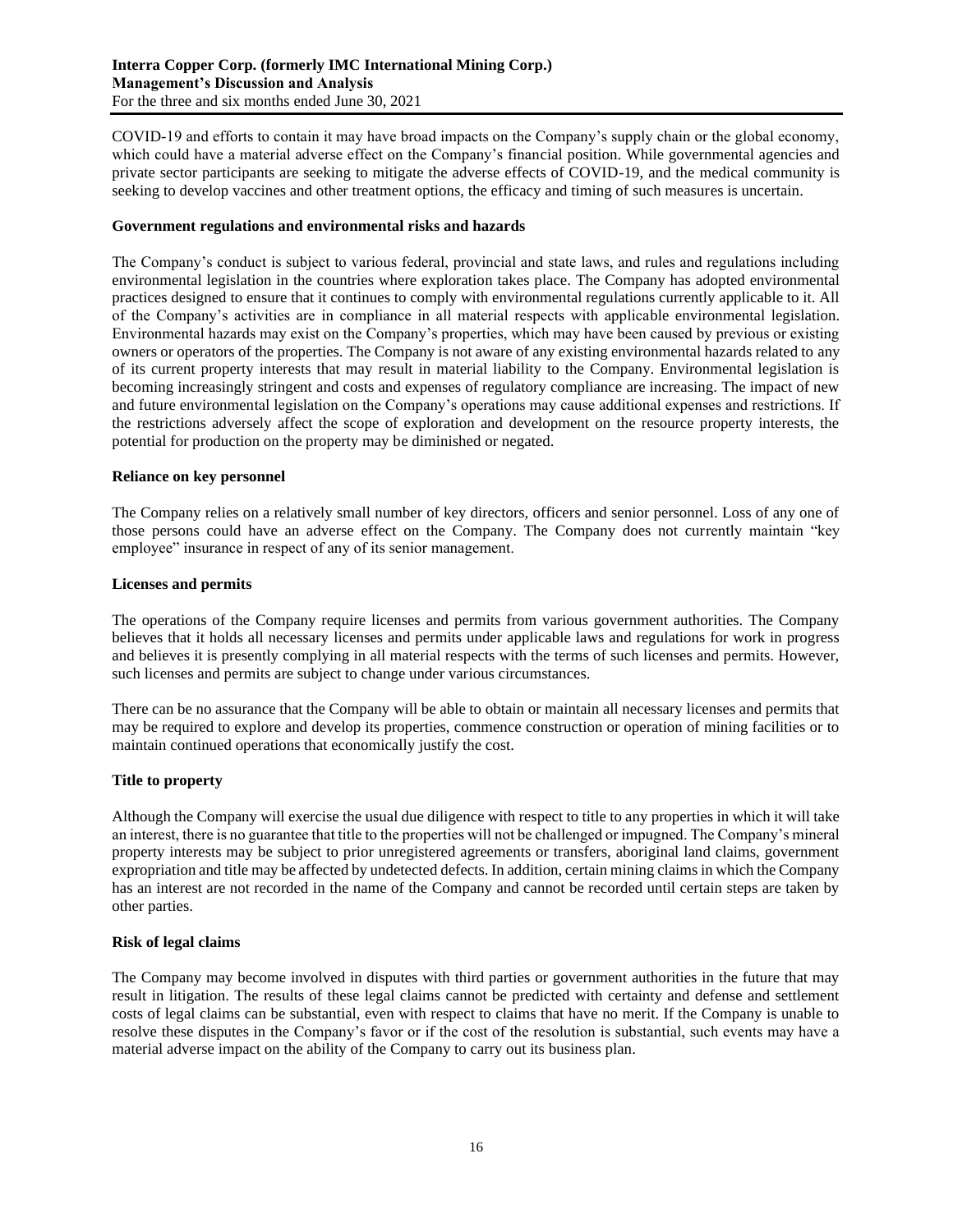### **PROPOSED TRANSACTIONS**

On February 1, 2021, the Company entered into a non-binding letter to intent to acquire a 100% interest in the Chuck Creek Property held by two directors of the Company. It is contemplated the Company acquire the Chuck Creek Property for a purchase price of \$50,000 and a 1% net smelter return royalty. The proposed acquisition is subject to due diligence, negotiation of a definitive agreement and satisfaction or waiver of other conditions.

#### **ACCOUNTING STANDARDS ISSUED BUT NOT YET EFFECTIVE**

The Company has reviewed new and revised accounting pronouncements that have been issued but are not yet effective. The Company has not early adopted any of these standards and is currently evaluating the impact, if any, that these standards might have on its financial statements.

#### **Accounting standard anticipated to be effective**

Certain new standards, interpretations and amendments to existing standards have been issued by the IASB or International Financial Reporting Interpretations Committee ("IFRIC") that are mandatory for accounting periods beginning after January 1, 2018, or later periods. New standards and updates, which are not applicable or are not consequential to the Company, have been excluded.

#### **FINANCIAL INSTRUMENTS AND OTHER INSTRUMENTS**

The Company's financial instruments are exposed to certain financial risks which are discussed in detail in note 4.11 of the Company's financial statements for the year ended December 31, 2020.

### **ADDITIONAL DISCLOSURE FOR VENTURE ISSUERS WITHOUT SIGNIFICANT REVENUE**

During the six months ended June 30, 2021 and 2020, the Company incurred the following expenses:

|                                 | Three months ended June 30, |                   | Six months ended June 30, |           |
|---------------------------------|-----------------------------|-------------------|---------------------------|-----------|
|                                 | 2021                        | 2020 <sup>1</sup> | 2021                      | 2020      |
|                                 | \$                          |                   |                           |           |
| Advertising and marketing       | 81,373                      | 1,017,160         | 252,367                   | 1,473,054 |
| Management fees                 | 61,550                      | 37,139            | 114,050                   | 74,139    |
| Office                          | 26,891                      | 1,630             | 33,694                    | 14,667    |
| Investor relations              | 20,010                      | 23,672            | 32,010                    | 23,672    |
| Filing fees                     | 18,953                      | 16.005            | 42,052                    | 43,657    |
| Professional fees               | 17,060                      | 165,585           | 54,806                    | 203,925   |
| Director fees                   | 10,790                      |                   | 20,631                    |           |
| Exploration and evaluation      | 4,650                       |                   | 6,653                     |           |
| Consulting                      | 4,000                       | 30,945            | 4,000                     | 53,241    |
| Travel                          |                             | 1,162             |                           | 1,162     |
| Share-based payments            | 6,980                       |                   | 377,980                   |           |
| <b>Total operating expenses</b> | 252,257                     | 1,293,298         | 938.243                   | 1,887,517 |

1. The results for the three months ended June 30, 2020 were presented to agree to the results from the six months ended June 30, 2020 (as reported) less the three months ended March 31, 2020 (as reported).

An analysis of material components of the Company's operating expenses is disclosed in the condensed consolidated interim financial statements for the period ended June 30, 2021, to which this MD&A relates. An analysis of the material components of the mineral property acquisition costs and mineral exploration costs are disclosed in the notes to the condensed consolidated interim financial statements for the period ended June 30, 2021.